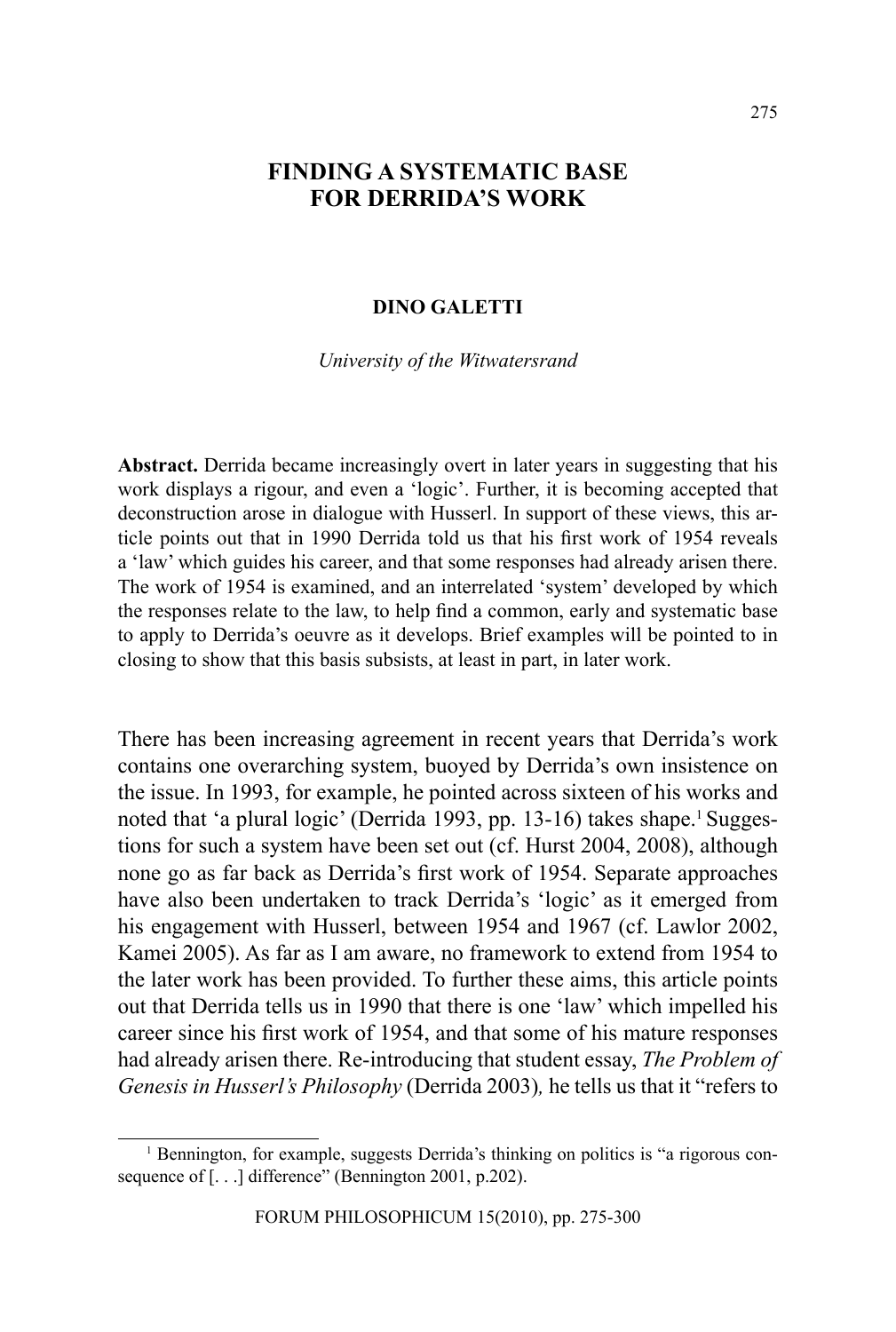a sort of law [and] *since then, even in its literal formulation,* this law will not have stopped commanding everything I have tried to prove" (Derrida 2003, p. xiv, Derrida's emphasis).

Assuming that Derrida is not leading us astray, this becomes important. He then relates this to his term 'contamination'2 (employed once in 1954 at p. xl), and insists it is already entwined with this issue, asking: "why the very word 'contamination' has not stopped imposing itself on me from thence forward" (Derrida 2003, p. XV).

It follows that working out some relations of contamination, in regard to this 'law', could provide one base to apply to Derrida's oeuvre. I hope the potential benefit is apparent – a common ground which could develop into Derrida's many later interests, without privileging any school, simply as this work came first, and Derrida *tells us* there is a pole around which his development gravitates. Moreover (here is my difference from Lawlor, whom I will address in closing), one could track this by its 'internal' reasoning. Indeed, this student Derrida displays none of the later guardedness, revealing his own interests and criteria clearly, even mechanically.<sup>3</sup> I have thus suggested an interconnected, systematic and predictable basis.

As one might expect, this imposes some methodical requirements. Principally I aim to avoid *anachronism*, and only draw what is nascent forward, where required. For example, Derrida has not yet developed his own 'logic', but employs only a simple inside-outside reasoning,<sup>4</sup> nor has he problematised hermeneutics. Hence this article sets out conventional bases: what 'Derrida' wishes answered, without critique of the language which might limit this. The aim is to allow a simple basis which can develop as Derrida does. I have also laid out only a minimum of Husserl's work – with respect – where necessary. This is intended as a protection, for as we will see, this young Derrida is no friend of descriptive phenomenology. He relentlessly demands exactly what Husserl excluded since 1907 (Husserl 1964, p. 7): absolute justification of the object despite the reduction. This article, then, will be *very* simple. As it sets forward mechanics, it is also reductionist; but this does not necessarily mean individual examples are treated unfairly, but rather that they are treated for their commonality.

<sup>2</sup> Cf. Derrida 1976, pp. 30, 34; 1973, pp. 20, 22; 1978, p. 128; 2002, p. 274; 1993, p. 7.

<sup>&</sup>lt;sup>3</sup> Derrida uses the term 'machine' to describe a 'logic' in 'The Double Session', and 'The Typewriter Ribbon' (cf. Hobson 2004, p.53). The 'machine' reappears later as a means of entertaining consistency in a 'logic' (Derrida 2000, pp. 72-3).

<sup>4</sup> Elsewhere, I have suggested some issues which a propositional logic might face in systematising Derrida (Galetti 2010) but here I feel this is premature.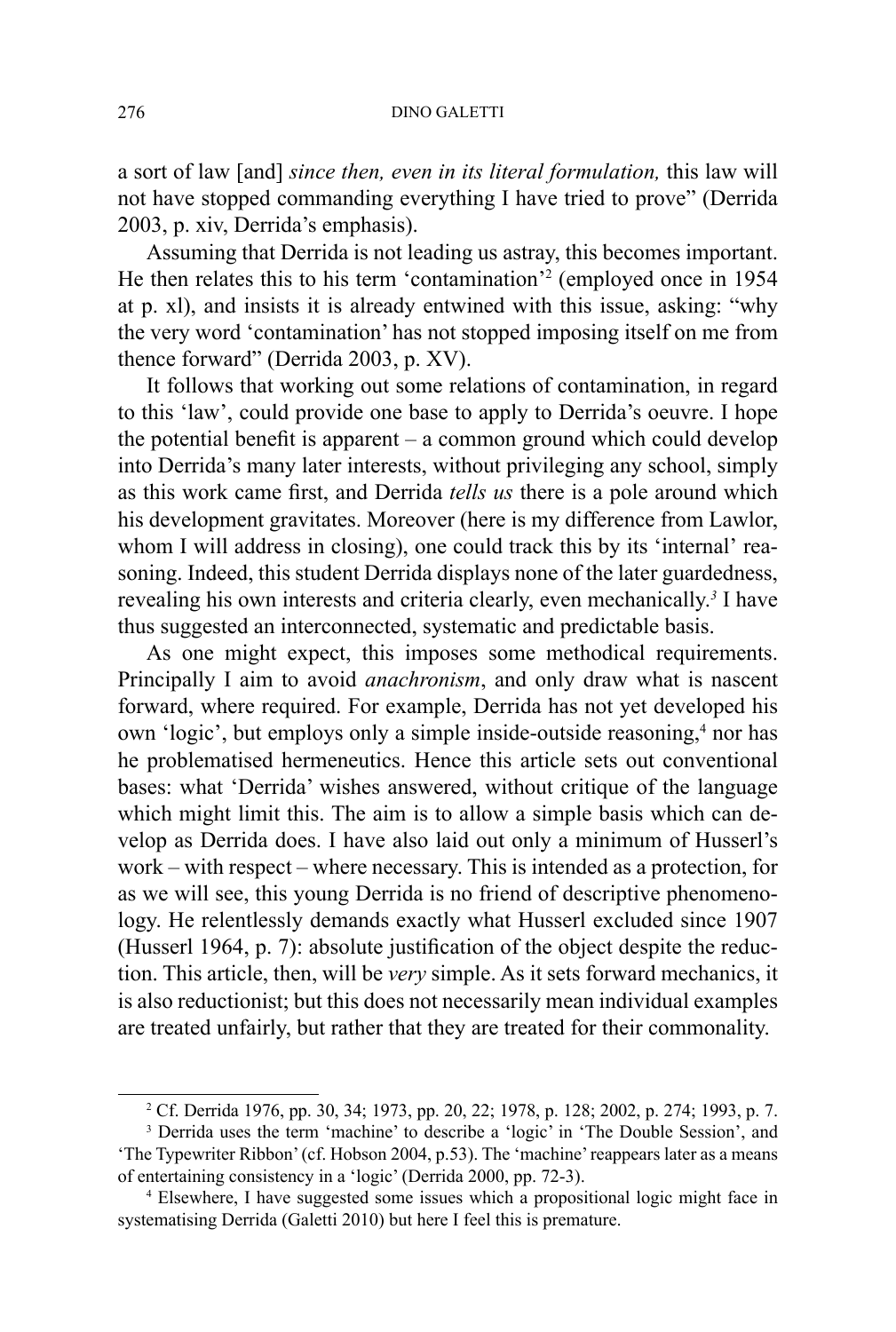# I. THE INITIAL PLATFORM

Husserl's *oeuvre* had several aims – not exhaustively: tabulating the elements of consciousness, situating the regions of different sciences (as they are constituted in consciousness) upon a rigorous systematic basis, and accounting for the problems of classical epistemology. All of these occur in a process of constitution via the flux of the mind's intentionality, in synthesis. Derrida explains his 'law' above thus: " . . . the question that governs the whole trajectory [of his *oeuvr*e] is already: 'How can the originarity of a foundation be an a priori synthesis? How can everything start with a *complication*?" (Derrida 2003, p. xv, quoting p. xxv, my emphasis)

While in Husserl, as in Kant, the constituted object is intuited in consciousness in an a priori synthesis, for Derrida, *synthesis does not succeed*. The key is the criterion he sets. In re-introducing this work, Derrida tells us that what seemed 'most curious' in it is his 'concern for knowledge' (Derrida 2003, p. xiv). Put differently, Derrida's oeuvre begins with the demand to determine the object absolutely. One might demarcate this from the 'presence-seeking' which Derrida later attributes to the history of metaphysics, and also his later approach: a more typical epistemology (cf. Condillac, the 'inheritor of Locke' (Derrida 1987, p. 29)), seeks to determine the object, upon the understanding that it could be found. This early Derrida seeks absolute knowledge on the understanding that determination is *not* found. The Derrida of 1967 recognises that even 'it is not found' is undecidable.

## **The basic elements**

This section thus sets out his interrelated parameters, the first instances being italicised. First, Derrida has a *demand* for *absolute* solution. As a result, he sets *'either/or limits'*: 'yes or no', 'true or false' outcomes. This is bivalent*,* thus the limits apply to an object reasoned about: either it is absolutely *present* or not. The limits will no longer be accepted by 1964, but for now the '*problem'* is that the *origin* of the object is unaccounted for, leaving the demand for absolute solution unmet.

 The primary impediment to solving the problem – as Lawlor agrees – is that any intended object was *'always already'* (henceforth *'already'*) there to be found (cf. Derrida 1976, p. 73).

Thus the problem has a mechanical relation to presence*.* Amazingly, Derrida began with this issue in 1954. For a thought of an object "will always have to be *already there,* in front of a passive consciousness whose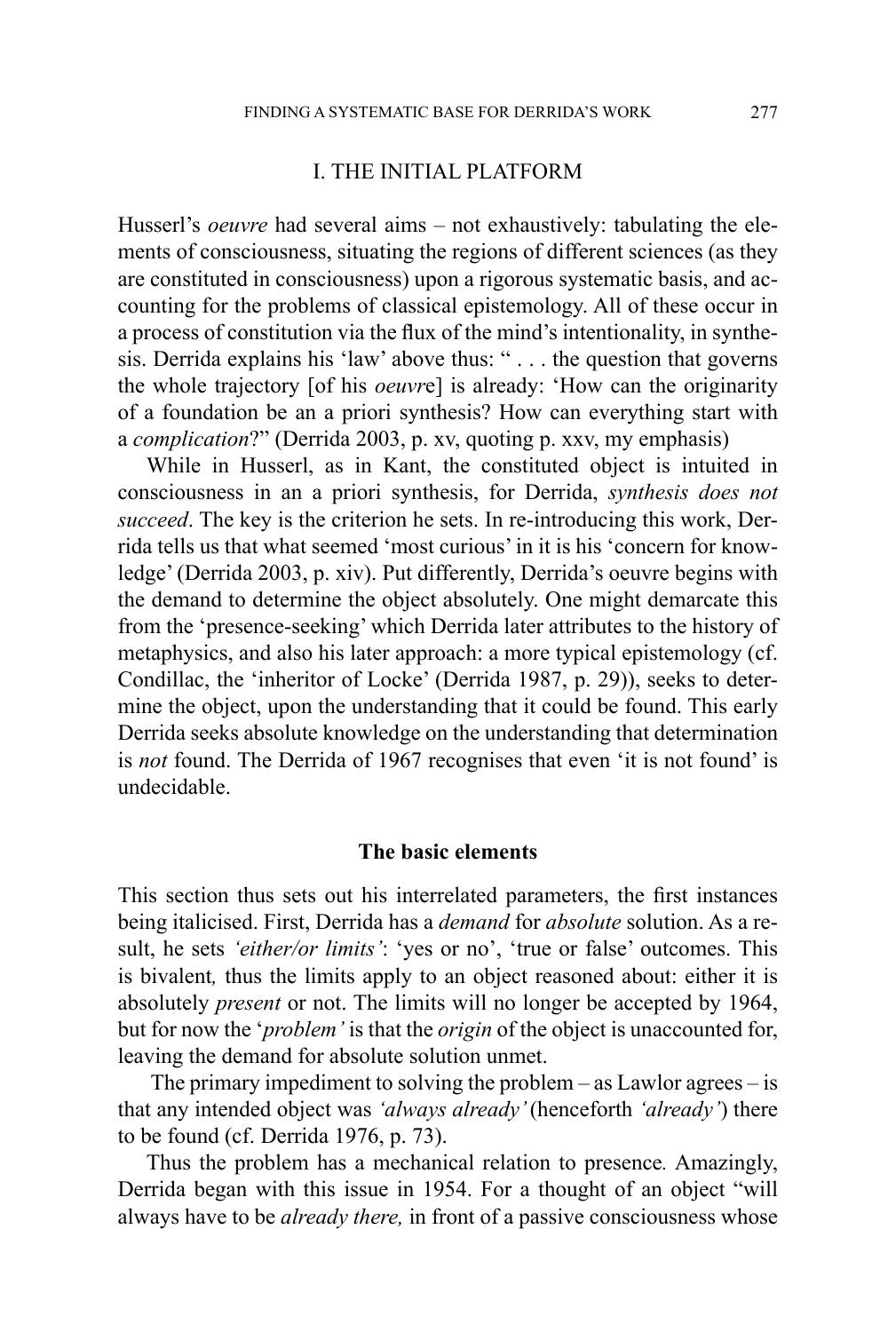*presence* remains accessory or accidental" (Derrida 2003, p. 21, my emphases).

Hence, "in order to give a 'unity of sense' to this [original] genesis and to its objective product, it has to be *supposed present,* and autonomous, before the multiplicity of acts of consciousness" (Derrida 2003, p. 21, my emphasis).

If one is to unify (identify, in *a priori* synthesis) the given object, the 'already' means one must 'suppose' – affirm – its presence. Given a demand for absolute solution, this is not acceptable.

# **Shortfall and the inside-outside**

However, I add a second and related mechanism, not yet included by other readers. Asystematic interaction is deemed to fail absolutely if it does not interact with origin. But the 'already' means each interaction cannot find origin. Thus: *intra-systematic interactions fail to absolutely solve the problem.*

Derrida often uses this kind of reasoning. When the system interacts only with itself "we remain on *this side* [*en deçu*] of *absolute originarity*" (Derrida 2003, p. 137, my emphasis). This will be called *'shortfall'*, drawn from 'Speech and Phenomena' (Derrida 1967), where "presence had *already* from the start [from its origin] *fallen short* of itself" (Derrida 1973, p. 87, my emphases; cf. also 1976, pp. 47, 55).<sup>5</sup>

I will set out the relations via Derrida's own terms – nearly universal in systematic readings of his work $6 -$  of the 'inside' and 'outside' (Derrida 2003, p. 93; cf. 1976, pp. 35, 41; 1973, pp. 30-1). The 'already' means that "pregiven [objects] have only external relations" (Derrida 2003, p. 112).

Their relations do not relate 'inside'. Oppositely, objects already here remain 'on this side' of the external origin (Derrida 2003, p. 137). These can be united so: shortfall is a judicative consequence of the inside-outside criterion. If the origin remains outside, it is judged that the system does not meet the demand for absolute solution.

Hence it is the *demand* to solve the problem that is not met; the problem is not that the object is not there, but that its origin is not accounted for. This will lead to the failure of affirmation and denial in closing. A me-

<sup>&</sup>lt;sup>5</sup> '[L]a présence avait déjà commence à se manquer à elle-même.' (Derrida, 1967, p. 97). A lack (manque) is also a falling short.

<sup>6</sup> Caputo (1987, p. 247) pointed out that the major structural readings of Derrida of 1986 (Gasché, Harvey, Llewellyn) had all been based upon Derrida's work as 'neither inside nor outside'.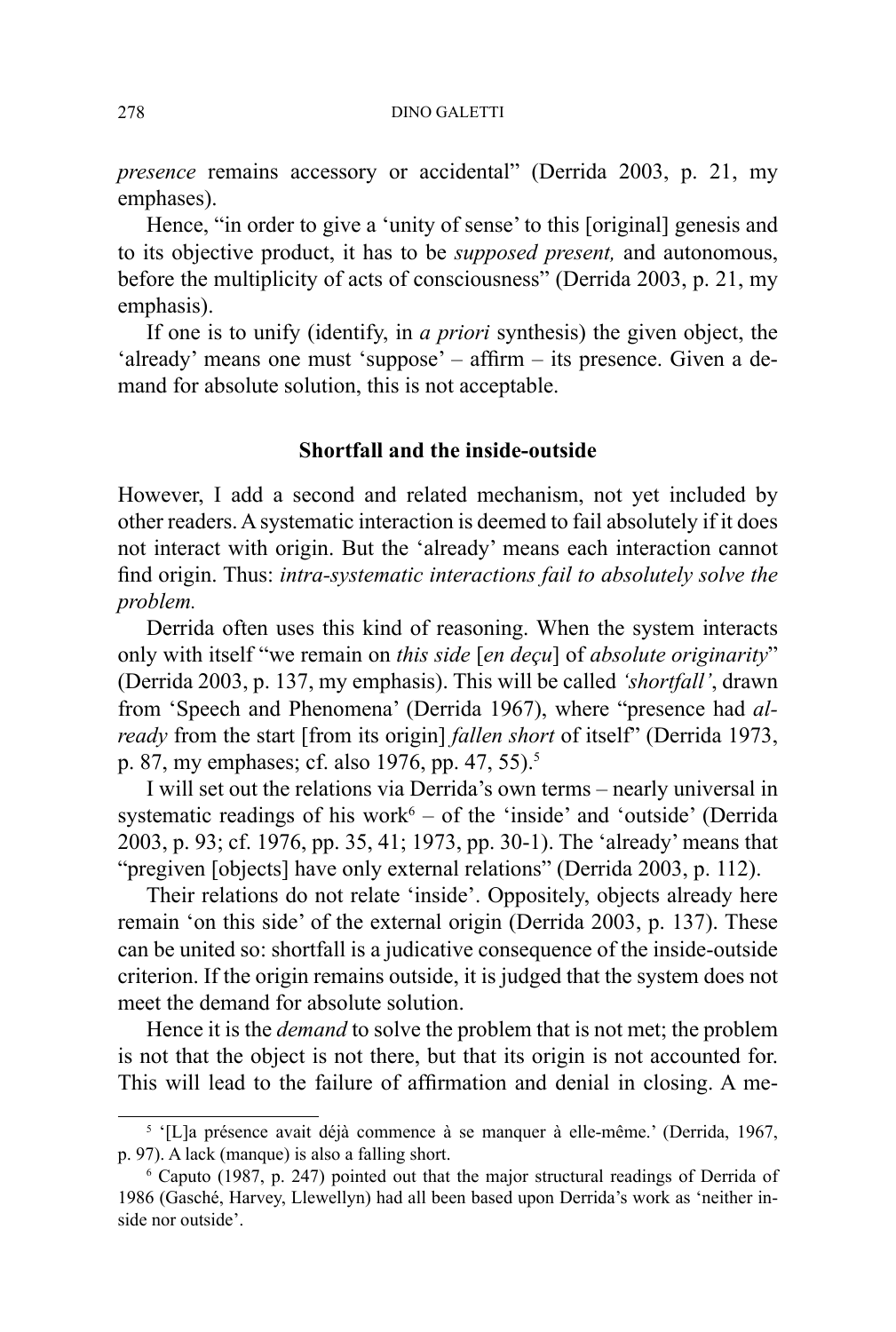chanical relation with presence is thus set out: the demand to affirm origin finds, on its 'inside', the presence of an object which must be absolutely accounted for, but shortfall means this is a problem. As can be seen, any term here can be related to any other.

# II. THE SPATIAL AND ITS JOINTS

It must be noted that these are Derrida's own concerns. From the start, Derrida never believes that Husserl's reductions provide exemption from the 'problem'. For example: "once the transcendental reduction has been carried out [. . .] Husserl seems, implicitly [. . .] to put passive synthesis, pure and as such, in its turn into brackets" (Derrida 2003, p. 142).

Husserl takes a reduction as sufficient to avoid the need to account for what has been passively constituted. Indeed, phenomenology is supposed to begin when a reduction allows the appearing of this object (cf. Husserl 1964, p. 7). But for Derrida the passive content still requires a justification, as it falls short of its origin. He demands that phenomenology answer his own problem. Hence, *none* of what follows is actually about Husserl's phenomenology. *In this sense, Derrida never was Husserlian*. He admits this in 1959:

[the reduction] brings eidetic forms once again to light, that is the 'structural a prioris'. . . in Husserl's mind, at least, there never was a 'structure-genesis' problem. Phenomenology, in the clarity of its intention, would be offended, then, by my preliminary question (Derrida 1978, p. 156).

This is unacknowledged in 1954. But in 1959 he goes on: "having taken these precautions as concerns Husserl's aim, I must now confess my own" (Derrida 1978, p. 156). This aim is

to reconcile the *structuralist* demand (which leads to the comprehensive description of a totality, of a form or function organised according to *an internal* legality [. . .] with the *genetic demand* (that is, the search for the *origin* and foundation of the structure) [which is outside] (Derrida 1978, p. 157, my emphasis last).

Integrating systematic *shortfall* with origin remains Derrida's central concern. To do so, he tracks through Husserl's work chronologically; I will begin with the *Ideas 1* of 1913.7 There, within a reduction, Husserl divides

<sup>7</sup> It is notable that Derrida only glosses Husserl's *Logical Investigations* (first of 1901) here. He omits *Formal and Transcendental Logic* (1929), suggesting his argument against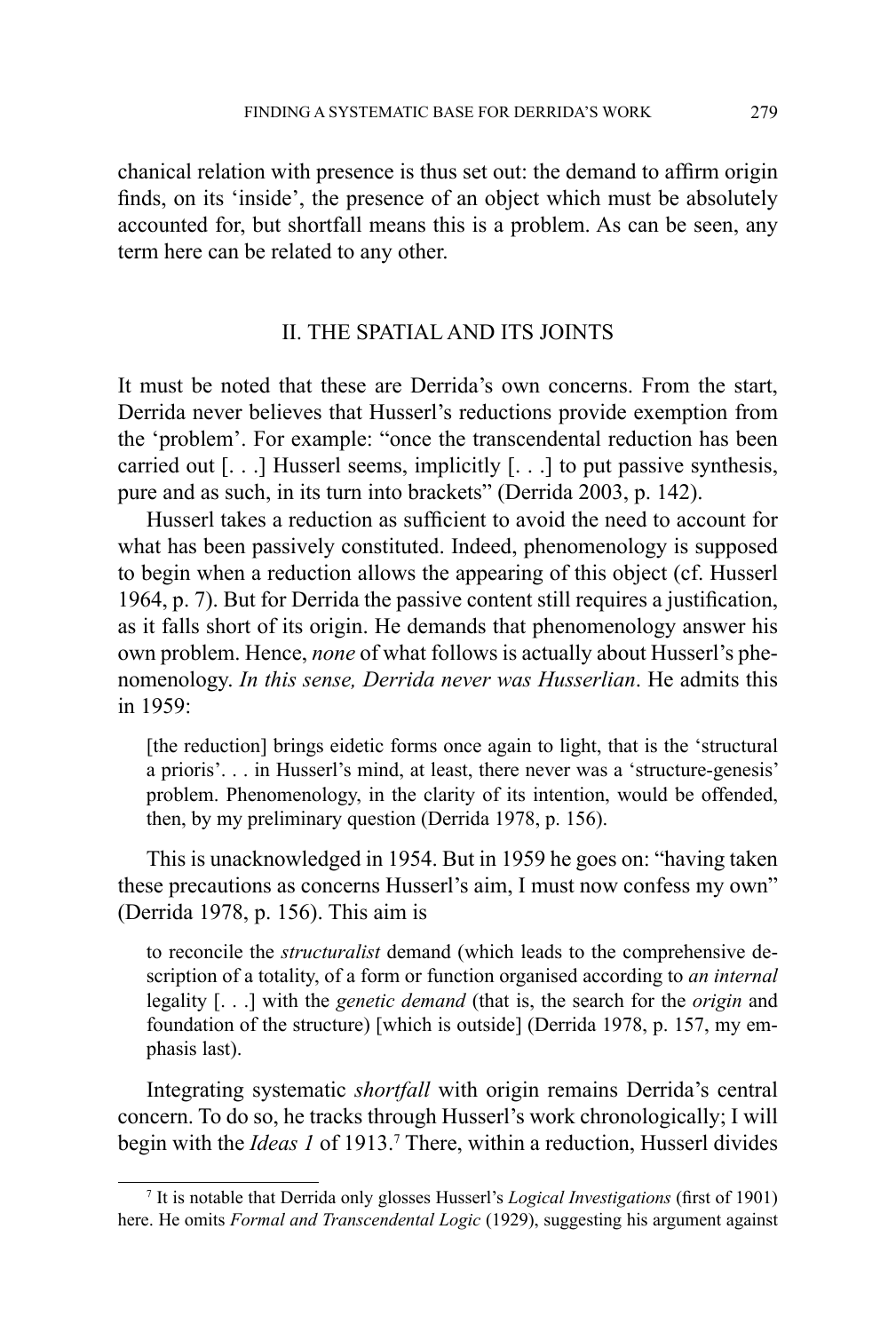intentional being into the material (hyletic) and noetic phases (Husserl 1952, §85). The latter are the intentional processes which constitute essence without material input from the *hylē*. The *noema* is the 'intentional content' which corresponds to such a noetic process: "corresponding to all points to the manifold data of the real noetic content, there is a variety of data displayable in really pure intuition, and in a correlative 'noematic content', or briefly 'noema'" (Husserl 1952*, §*88).

But the 'noema' is not a real object (Husserl 1952*,* §88), for which latter Husserl reserves his own term '*reell'*. One can understand this via Husserl's early example: the *imagination* of a centaur is not real, while the imagined centaur is a real (*reell*) part of thought, but the centaur need not exist in reality (*Realität*). But the noema *is* intentional, as it is constituted in consciousness. On the other axis, the *hylē*, which is supposed to supply 'sensible' material, is real (*reell*), yet *not* intentional (Husserl 1952*,* §85). But then how could a noematic intention interact with it? Derrida applies the 'already'. For it is "because [hyletic material] appears as *already constituted* in its very being, *prior to* any noematic synthesis, that consciousness can experience *originary* constitution" (Derrida 2003, p. 63, my emphases).

The noema cannot interact with the outside. Indeed, Derrida takes the *Ideas* back to the *natural* inside-outside sense. For, Derrida feels, by containing sensible matter, the *hylē* also claims to convey what is *outside* itself: "does [Husserl] not reintroduce, in the form of a 'hyletic datum', passively received, the transcendent object that he claimed to exclude [. . .]?" (Derrida 2003, p. 63).

Again, the reduction is rejected. The outside remains problematic. The *hylē*, as the 'already constituted' is also aligned with what is 'passively' constituted (outside), and Derrida applies this across Husserl's works: "as soon as the pure content of sensation is admitted [then is] not the theme of passive genesis, taken up fifteen years later by Husserl, already announced?" (Derrida 2003, p. 63; also cf. p. 143).

Derrida is quite happy to simplify Husserl's work across four decades to his own system. One recognises his commitment to his own demand.

# **Pure logical grammar as conventional basis**

Now a basic Husserlian distinction is required. Husserl aims to provide a systematic basis for thinking, thus his analysis sets out some of its ba-

*Experience and Judgment* (begun from 1918-9) applies. I will not address Derrida's address to Husserl's years from 1891 to 1900, or after 1931.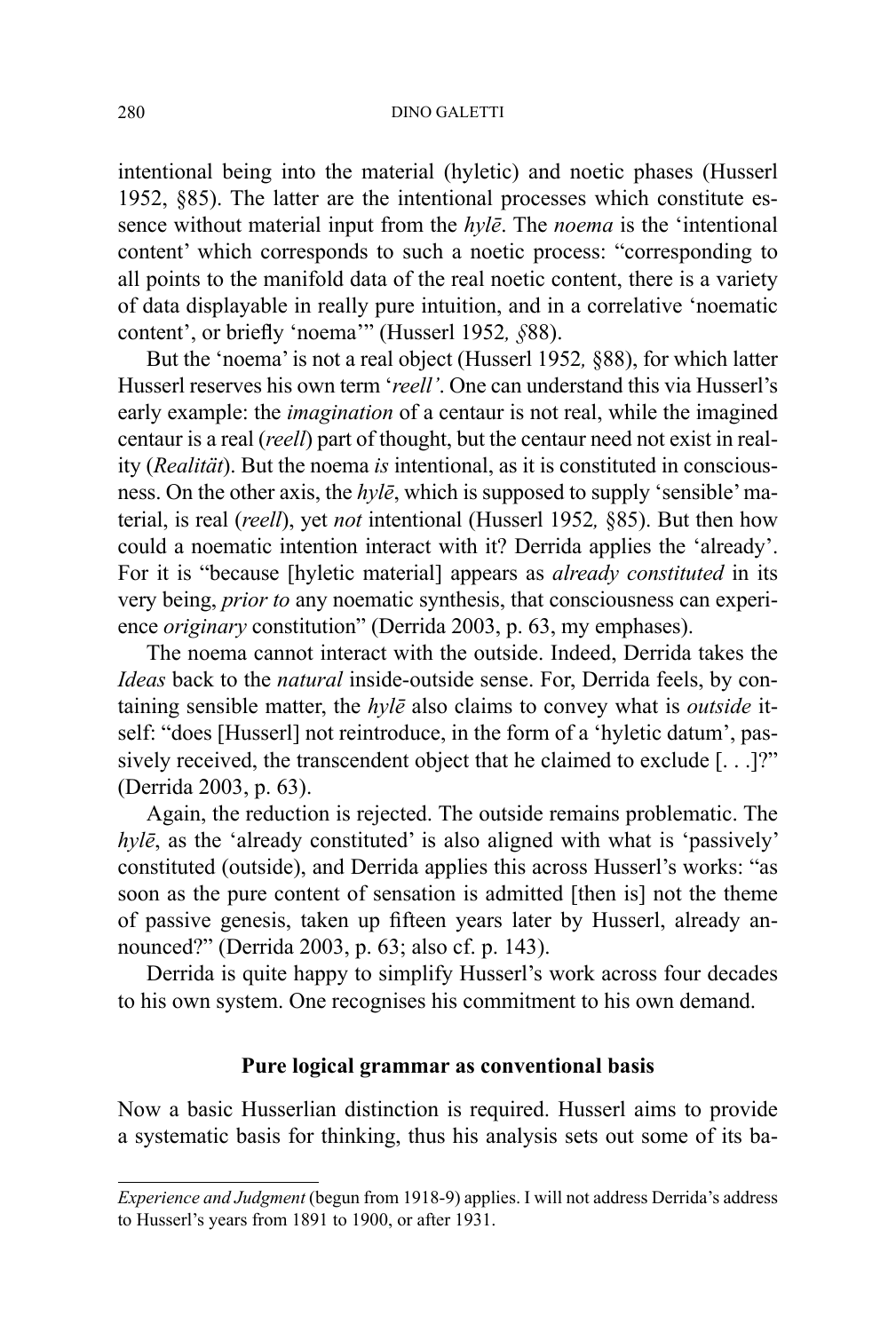sic components. His 'pure logical grammar' (Husserl LI 4, §14) sets out a *formal* interaction amongst judgment, logic and 'ontology'. The latter are, simply, constituted relations of essences which arise from an intention directed at an 'object'. Setting aside 'form' until below: 'apophansis' is 'judgment in the logical sense' (Husserl 1969, p.70; 1952, p.371). A correspondence between apophansis and ontology is made as thought (intentionality) has a universal logical underpinning (Husserl 1952, p. 409). To show their basic interlinking: Husserl employs a fundamental proposition of the form '*S* is *P*' (cf. Husserl 2000, Vol. 1, p. 18). In brief, one predicates<sup>8</sup>  $P$  of the subject  $S$ . The latter, in turn, is the object of ontology. Judgment then follows from the logical predication about this 'object'. One might think of apophansis simply as 'judgment', logic as 'what one uses to judge with', and ontology as 'what is judged of'. While Husserl thought these overlapped, Derrida is interested in their shortfall.

First, he addresses ontology. In brief, after a reduction, intentionality no longer addresses a natural object, and the general essence (*eidos*) is constituted instead of the natural world. From this, eidetic ontologies arise, which do correlate to a 'world'. Derrida summarises: "the existence of the world is the correlate of certain experience-patterns marked out by certain essential formations" (Derrida 2003, p. 79).

For Derrida this supposes what is *already given* even as an essence: "*always* and essentially, eidetic reflection will presuppose an *already* constituted *ontology*" (Derrida 2003, p. 140, my emphases).

The groupings of essences which demarcate how the world appears find that their existence depends upon a problematic outside. For Derrida, eidetic phenomenology itself fails because of his simple criterion*.*

## **The shortfall of judgment**

This is apparent in Derrida's analysis of apophansis in *Experience and Judgment* (Husserl 1973(b), §1-16). There, Husserl deems that the 'world' is a horizon of possible judgments, which appear as believed evidence. Apophansis needs no reduction for judgment does not, ostensibly, deal with external objects. However, active judgment still judges of passive 'substrates' of judgments. These, Husserl says, are antepredicative: *already there*. Derrida suspects that Husserl re-creates an inside-outside, thus a problem of origin. Second, this work inaugurates Husserl's turn to

<sup>&</sup>lt;sup>8</sup> I use 'predicates' instead of 'asserts', to avoid confusion with the 'affirmation' of a judgment.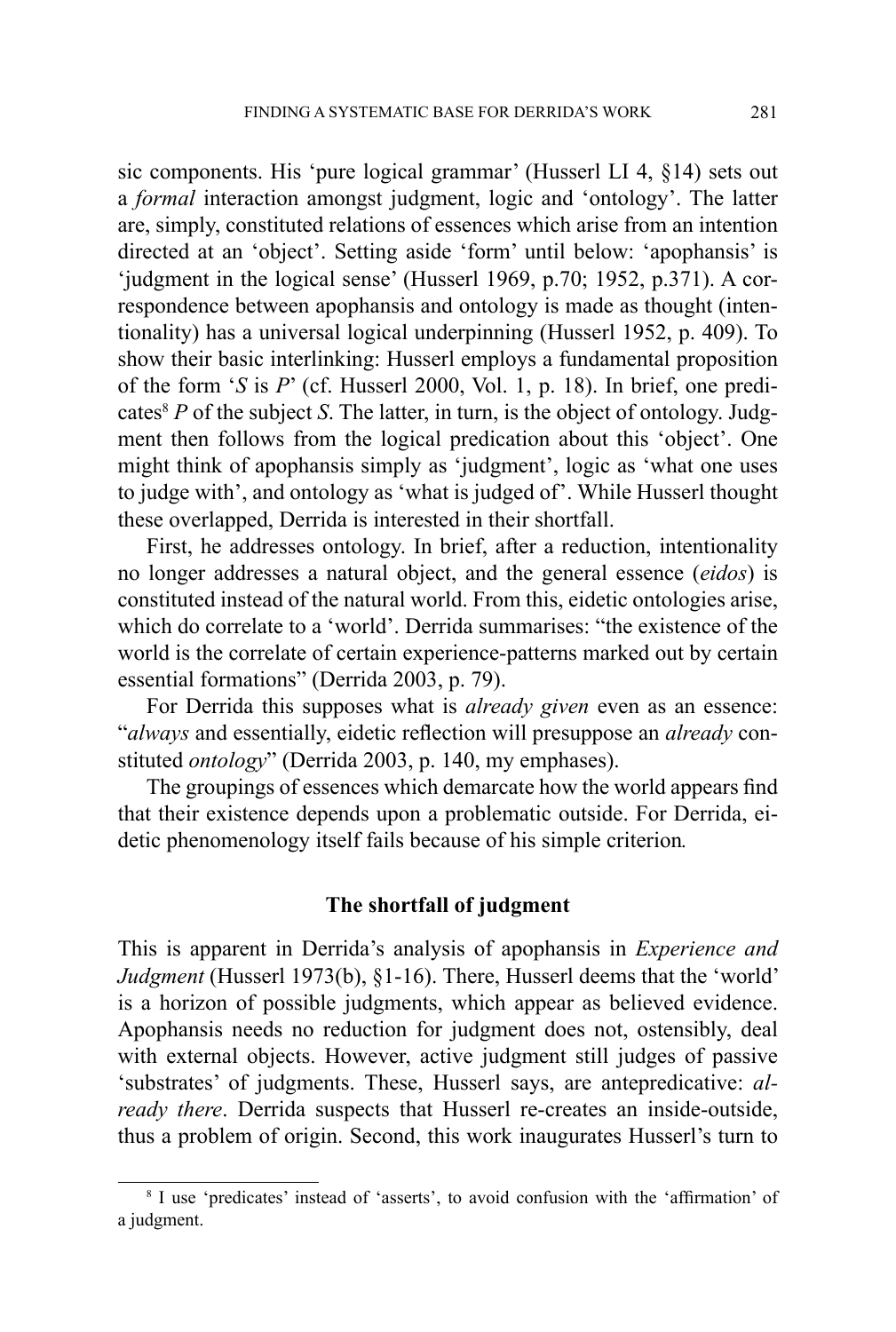'genetic phenomenology'. The object, Husserl says, contains a sedimented history of past judgments. These are 'evident' to active judgment. Phenomenological analysis, from within the horizon of possible judgments, can then strip off prior judgments *in regressus* to explicate the object *in progressus*. This project, were it completed, would reveal the original judgment in its life-world.

Derrida now turns to arguing that Husserl's own address to the problem of origin does not succeed. The problem is that Husserl deems the origin is pre-given (Husserl 1973(b), §10). First, Derrida counters that predication of a 'history' falls short, as any regression through sedimentations finds the object was already given, thus there *may* always be a further term and "it is not known whether the regression that has to be effected to return to antepredicative existence has to end in a sensuous reality or in an absolute indetermination" (Derrida 2003, p. 114).

Note, a fortiori, that this is *indeterminate,* and *not* false*.* For Derrida, judgment can neither *affirm nor deny* the outcome of a predication. This will be furthered below. Here, it undermines the entire genetic project. The 'passive' substrate of judgments – what one actively judges 'of', just as one judges of ontological objects – simply reproduces the most basic problem. It is "a genesis that itself took evidence for granted, and which *could easily be assimilated to a simple empirical genesis*" (Derrida 2003, p. 109, my emphasis).

Again, Derrida is willing to devolve Husserl's work over two decades to the simplest inside-outside criterion. As a measure of their divergence, Husserl deems that the precedence of the passive is the *solution* for phenomenological appearance: "anything built by activity necessarily presupposes, as the lowest level, a passivity that gives something beforehand" (Husserl 1960, §38; in Derrida 2003, p. 141).

For Derrida, who does not accept the reductions, this is the 'problem'.

# **The 'joint' – a mechanical model to understand Derrida**

Thus at this divergence, Derrida's system will be clarified. As he does not problematise metaphor until 1964 (cf. Derrida 1978, p. 84), I will import a term from *Of Grammatology –* the 'joint' (*brisure*: also 'break', 'hinge' etc.),<sup>9</sup> which, we are told, underpins the way all metaphysics – bound to inside-outside criteria – can be thought. The joint "marks the impossibility

<sup>9</sup> Or in other metaphors in 1967, as a 'fissure', and 'interval' in thought (Derrida 1976, p. 200). Derrida returns to it as a hinge (*charnière*) later (cf. 1994, p.78).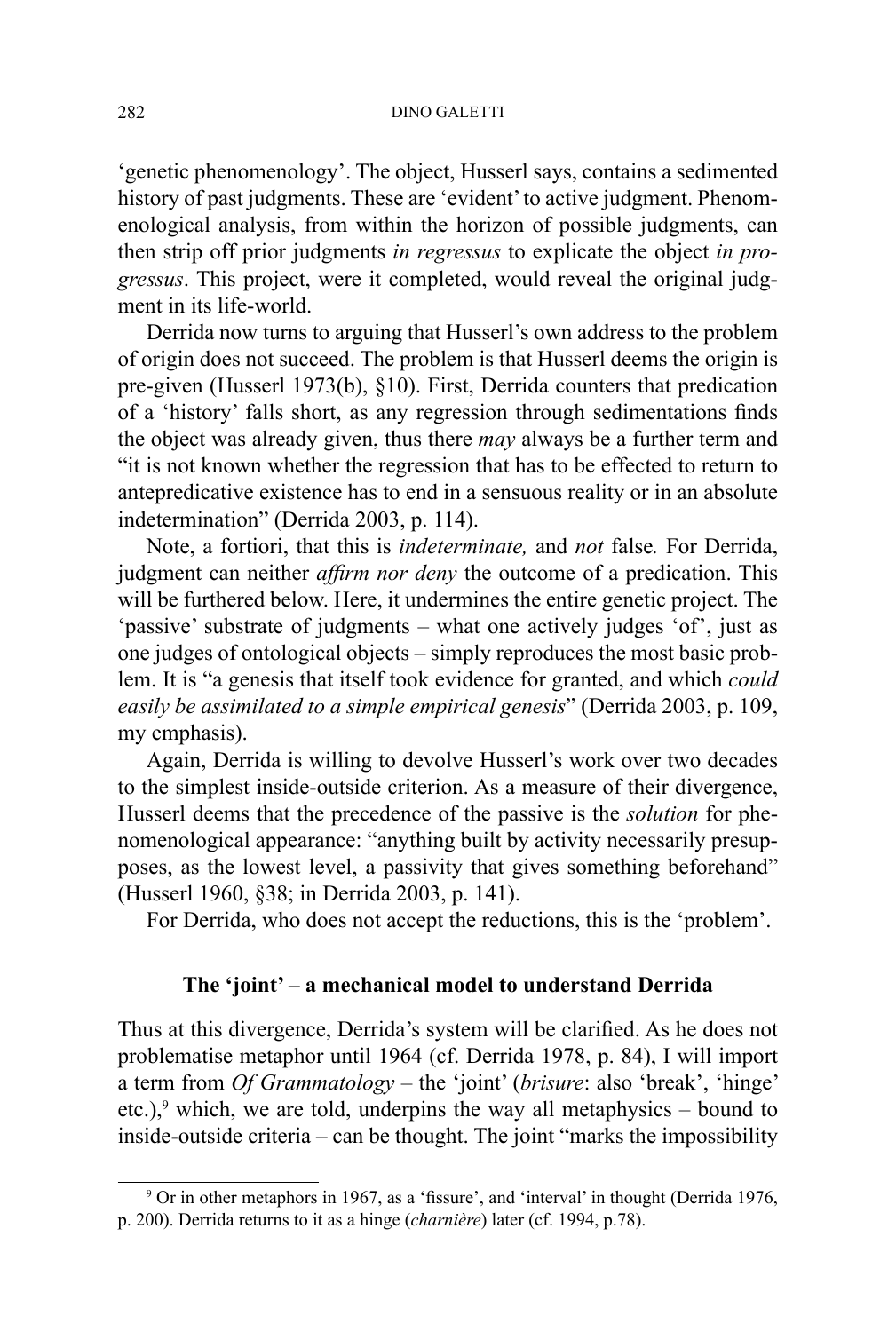that a sign [can] be produced within the plenitude of a present" (Derrida 1976, p. 69).

 The concept 'joint' indicates *both* a separation and a connection. For now it is seen for its separation. Every object or structure has an inside and an outside, between which lies a 'joint'. Thus, in a mechanical model, there are at least five directions to query: outside to its outside, outside to inside, inside to outside, inside to its own inside, and overall shortfall (everything to its outside). When one pole on any joint is taken as a locus from which to question (that is, as a hypothetical starting-point), then the other side is unjustifiable because of shortfall, thus *problematic.*

*Every one* of Derrida's arguments above, and below, can be treated as a direction upon a joint.

 I will show this in Derrida's analysis of active and passive synthesis, which becomes the 'final stage' (Derrida 2003, p. 153) in his research.

# **First, the outside cannot certify its outside**

The passive constitution outside cannot justify its presence from outside*.* That is, the *already* constituted is outside its own constitution. Thus (a problem of simple idealism) the passive cannot justify its presence: "the supposed transcendental passivity is thus not absolutely originary here and refers me to a preceding moment of constitution" (Derrida 2003, p. 118).

 'Preceding' here does not necessarily mean 'temporal' (for one cannot determine that an outside will be temporal (Derrida 2003, p. 86)), rather 'outside', as 'already' there.

# **Second, the inside cannot interact with the outside**

Moving further 'inward', the active inside cannot connect with a passive outside for "the active synthesis that inaugurates the possibility of a piece of eidetic research is *always preceded by* a passive synthesis" (Derrida 2003, p. 144, my emphasis).

The passive synthesis is already there.

## **Third, the outside cannot interact with the inside**

Nor can the passive synthesis interact with the active inside. For example, Husserl says that the passively constituted is 'not intentional'. The active itself constitutes the passive. But "is that not precisely to include formally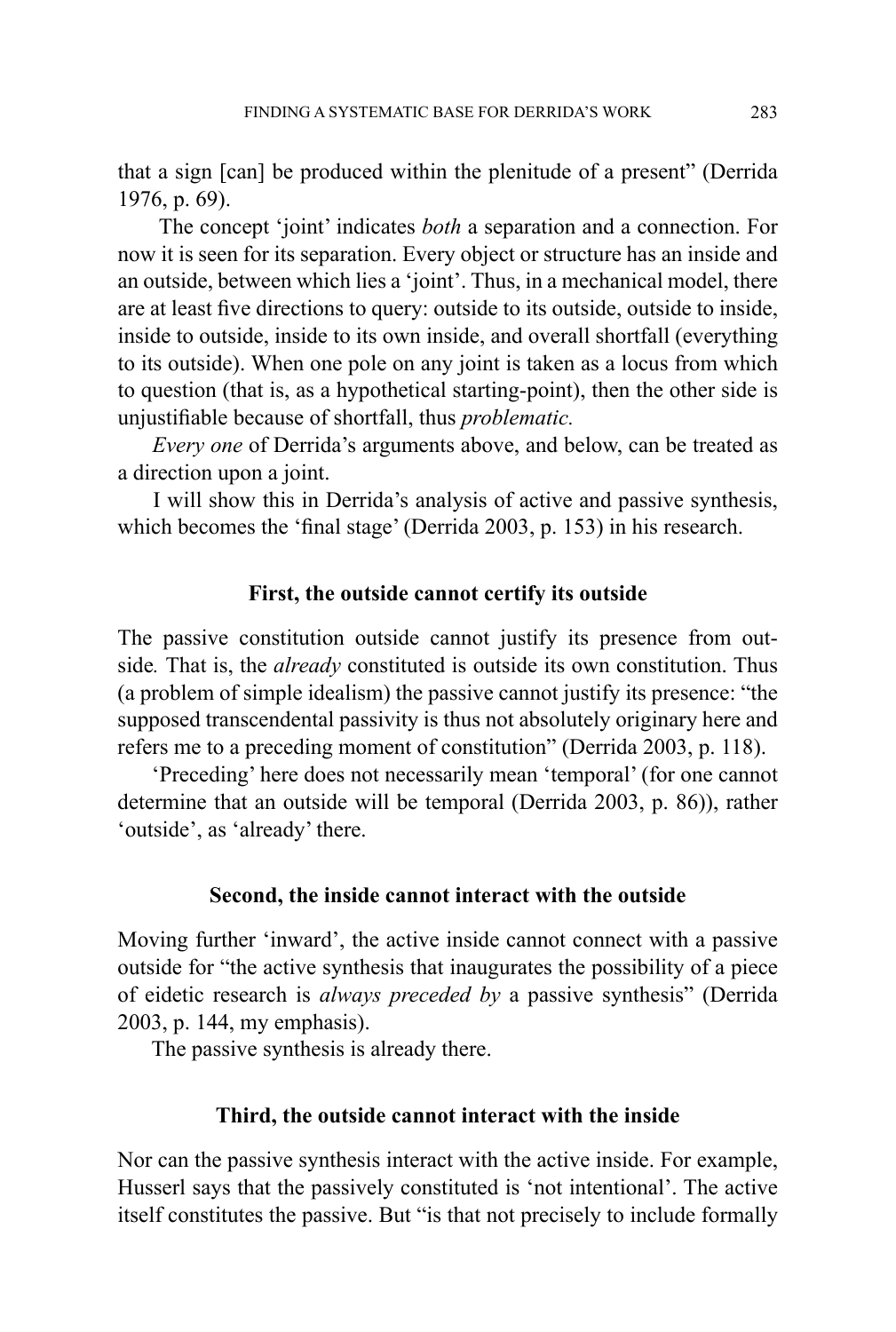in the activity what is really and 'in itself' foreign to the constituting intentionality?" (Derrida 2003, p. 142)

 The passive is 'foreign' because – for Derrida – it is outside constitution.

## **Fourth, the system cannot reach its outside**

Next, there is overall shortfall. Husserl *also* says there is something of the active in the passive (Derrida 2003, p. 118, cf. 1973(b) §23a). But, assuming the active is intentional and the passive is not, then the active could not be truly met with in passivity: "to say, as Husserl does [. . .] that passivity is a moment of activity is to make use of an abstract concept of activity" (Derrida 2003, p. 142 cons.).

 Thus the activity in passivity remains outside genuine contact with the active. However, even if there *were* a real moment of the active in the passive (which Derrida would not accept), then the passive would no longer be passive: "the passive synthesis [. . .] is thus a constituting [active] moment of the unity of intuition" (Derrida 2003, p. 143).

Even if the active does interact with the passive  $-$  as an entire systematic unity – the system still falls short. Derrida summarises: "Why does any constitution start with a synthesis of passivity and activity? [. . .] These questions, which were being posed from the very first moments of phenomenology, are still without an answer" (Derrida 2003, p. 118).

 As a result Derrida determines that, overall, 'genesis is never met' (Derrida 2003, p. 118).

## **Fifth, the inside cannot justify the inside – form**

Given this shortfall, the 'outside' is constituted inside only as *formal*. In an insistence on active and intentional constitution phenomenology itself creates a formal idealism. But in this phenomenology, even form is a problem as it *cannot appear.* It could only do so as an essence, but then the form which allows that essence to appear remains outside. For, given the 'already', "if passivity [as form] is placed *inside* a constituting sphere of activity, the problem is only pushed one stage further back [outside]" (Derrida 2003, p. 64, my emphasis).

 Not even form can account for its origin, it is the innermost problem. *Form in any judgment, logic, or ontology is problematised.* Thus formal idealism is created from the *Ideas* to the *Cartesian Meditations* (Derrida 2003, pp. 107, 138, 142, 236). Alternatively, if form *were* somehow given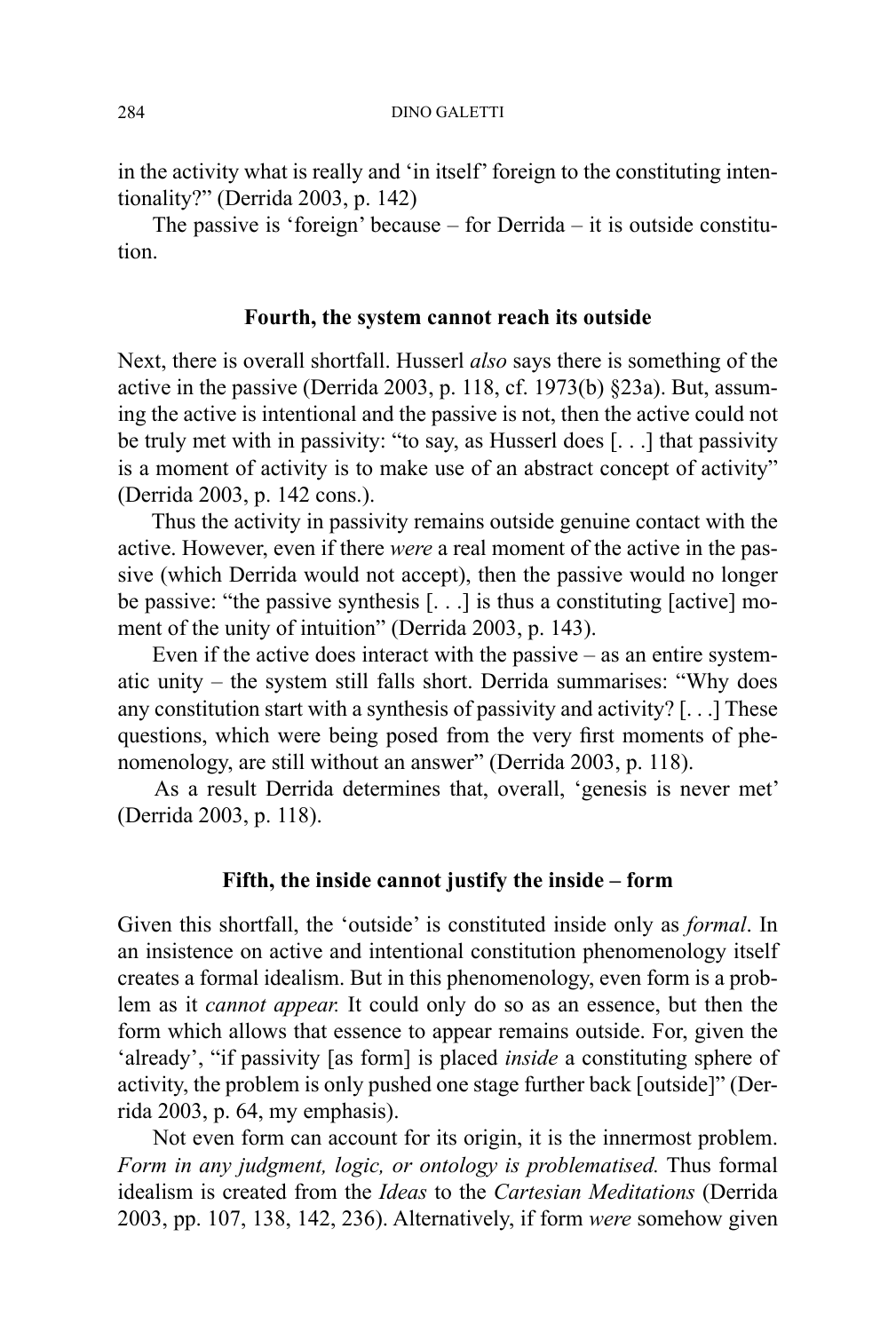from outside, then "genesis does not start off [. . .] from an essence, from a *predicate*, but from [a passively constituted] antepredicative reality [and] one would have to admit that knowledge has *made a jump*, from the evidence of the given to the [. . .] judgment" (Derrida 2003, p. 107, my emphases).

 To allow judgment of a predicate (outside), the latter needs to 'jump' inward (across a joint). Neither solves the problem.

# **Parenthesis: the method**

This approach to directions upon joints creates a method. An either-or choice sets the limits, in accord with a demand for absolute solution. This is applied to the outcome: it must be *affirmed* as absolutely true or false that objects which are predicated of are present or absent. Then Derrida poses a *conditional*; for example, 'Suppose there were a completed passive synthesis' is the antecedent, followed by 'then the outside would not be able to interact with it'. But the ontological element in the antecedent would not be acceptable in the first place. Moreover, neither would its 'opposite', 'Suppose there were a completed active synthesis'. Thirdly, even were the interactions to unify an object, the system would still fall short.

 *Neither side in itself, or in interaction, solves the problem of origin, and each is precluded in advance by the same problem, thus each side is posed hypothetically.* 

 Even in this first work (cf. Derrida 2003, p. 68), Derrida calls some of the problems he finds 'aporias' (I will touch on his later use below). As he came to reflect upon his early use of the term, he drew it from Aristotle's '*diaporeō*', as a situation where "'I'm stuck, I cannot get out, I'm helpless" (Derrida 1993, p. 13).

 Derrida has brought himself close to this point in 1954. At every turn, he has posed an either-or choice requiring absolute *distinction* of an object in active and passive constitution, when Husserl clearly means an interweaving constitution within the reduction. Derrida notes: "Husserl [. . .] merely indicates the impossibility of a 'language' that would distinguish strictly between passivity and activity" (Derrida 2003, p. 118).

Derrida's method arises from his own demand.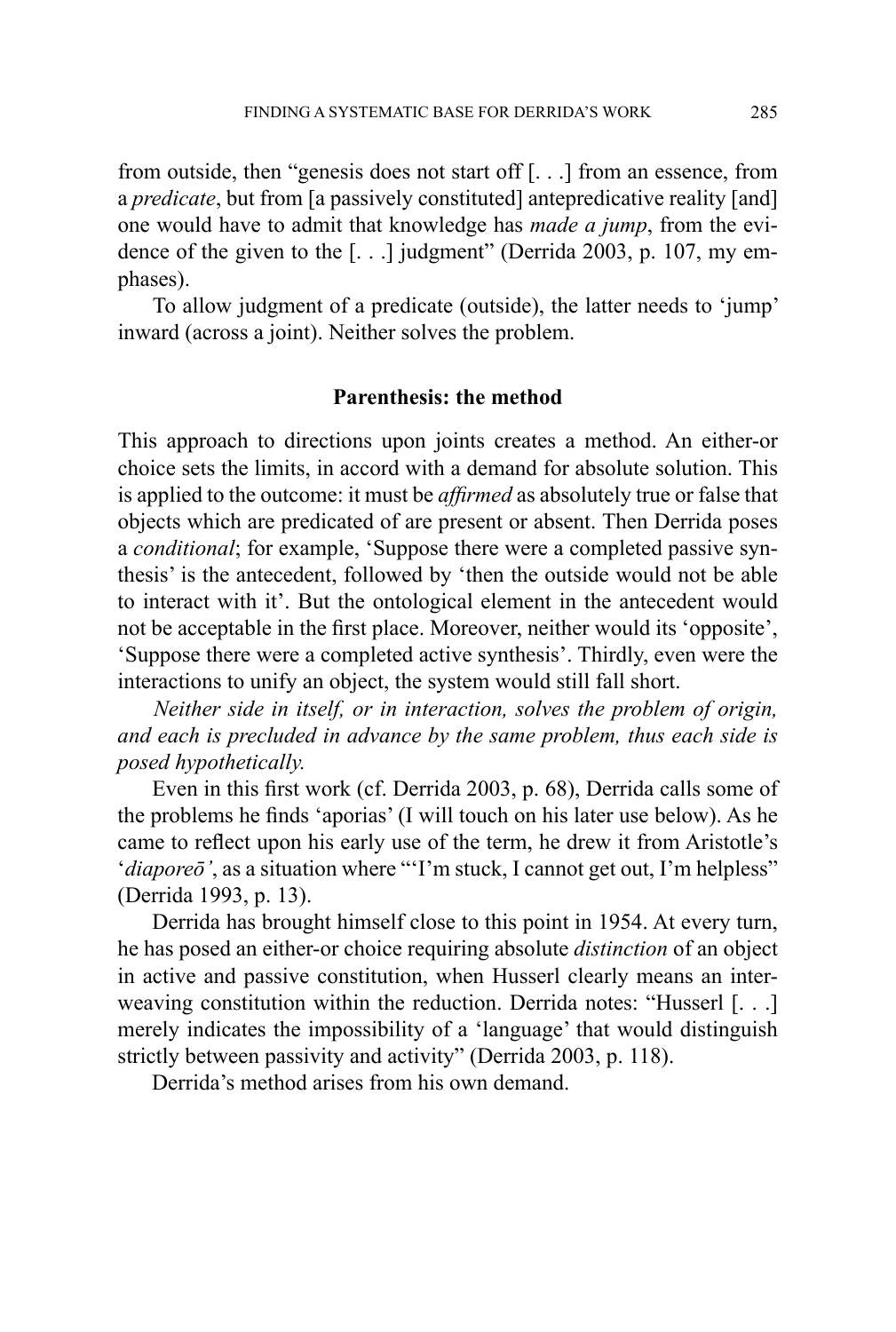# III. TEMPORISING AND THE JOINTS

The spatial elements now set out, we come to time, the seat of Husserl's constitution (cf. Husserl 1964(b), §§16-17; Derrida 2003, p. 92). Here Derrida applies *shortfall*. In Husserl, the 'presentification' represents a memory, which is no longer immediately within sense-perception, thus cannot be indubitable. However, the retention, for Husserl, is a part of primary perception, *indubitable* as it restores immediate evidence (Husserl, 1964(b) §16, 17; I §78). But for Derrida, retention is shielded by the reductions from needing to answer origin. He begins: "it is an *a priori* necessity of the perception of time and the time of perception that an originary impression have some temporal density" (Derrida 2003, p. 62).

Derrida insists on some natural time. He does not accept Husserl's temporal reduction. Thus he rapidly simmers protention and retention down to his joints.

# **Retentions and protentions cannot justify the outside**

To answer the problem, retention would need to present a real impression. Husserl does *not* require this: "Husserl does not present the *a priori* necessity of this synthesis [retention and originary impression] as ontological – and especially not real – but as phenomenological" (Derrida 2003, p. 62, Husserl 1964(b), §12).

For Husserl, pure phenomenological processes have a special status as intentional but not real (cf. the noema, above). But Derrida especially needs them to be real. He goes on: "but so that this originary impression may be intentional [. . .] must it not as such 'announce' a real object that is constituted in the same way since it is aimed at it originarily?" (Derrida 2003, p. 62)

Even *assuming* that a process were a real object, retentions fall short of the outside as "retention [. . .] implies a synthesis or a passive genesis of a new 'now', [but if] the constitution and retention of the past were active, they would, like any pure activity, *shut themselves up* in the actuality of an originary now" (Derrida 2003, p. 93, my emphasis).

That is, shut themselves up 'inside'.

# **Time account for its outside**

The joint is applied to temporal predication too. Given that pure logical grammar fuses logic and ontology (above), as absolute time is 'outside'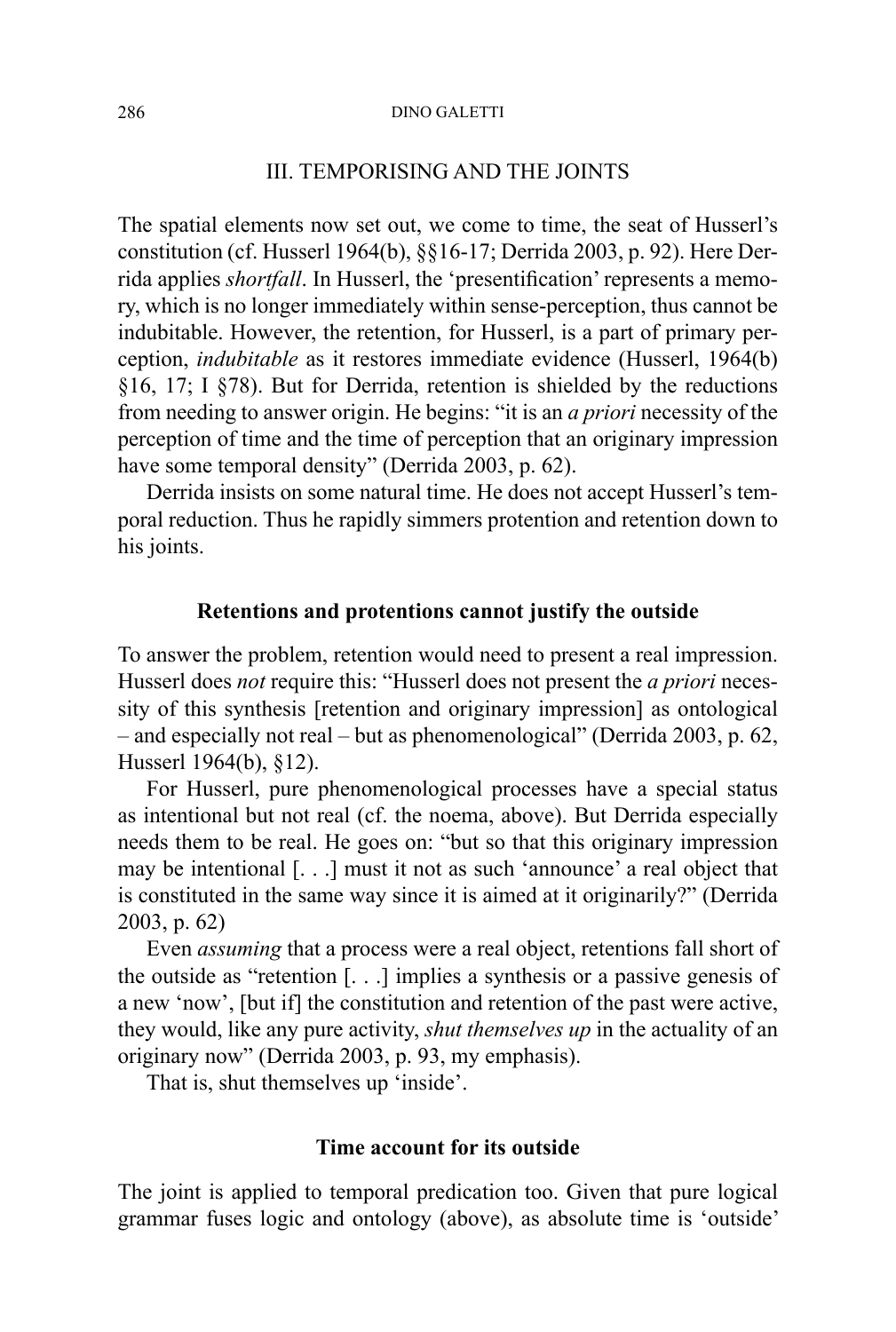the ontological, this holds also of what can be predicated of it. The objective time is thus *antepredicative*. By Husserl's insistence, this is 'passively received by consciousness' (Derrida 2003, p. 119). But this passivity – as ontological substrate or received prior judgments – does not allow for predication of its outside: "antepredicative time [. . .] is still the foundation of absolute temporality, but this latter involving the coupling activity/passivity, it is not known what is the first condition of its constitution" (Derrida 2003, p. 119).

Predication falls short of original time.

## **Space cannot account for time inside**

Now – to unite the sections on space and time above – nor can space/time *interaction* account for origin (a systematic shortfall). If time is indeed fundamental, then spatial elements should devolve to original time inside themselves. Husserl 'does not ask himself' (Derrida 2003, p. 92) this, and for Derrida, "at *the interior* [the inside] of the spatial *hylē* [. . .], the problem of the constituting becoming is still being posed" (Derrida 2003, p. 92, my emphasis).

Note, for now, the word 'becoming'. Time as becoming is *not denied*, but is a *problem.* For similarly, fixing upon an object in time precludes its realisation, as one has only a "suite of [moments of] objective time, whose genesis is already completed" (Derrida 2003, p. 120).

That is, has already become. This is a problem because, to be seen, an object or essence needs to be *fixed,* atemporal. It halts the sequence of time it should fit into: "the temporality described is fixed; it interrupts the whole movement of constitution at a certain moment" (Derrida 2003, pp. 120-121).

In effect, space in constitution – as a cessation of time – is *outside* temporal movement. As Derrida explains in 1967: "space is 'in' time [yet it] opens up as pure 'outside' 'within' the movement of temporalisation" (Derrida 1973, p. 86).

Secondly, time as become can only be found outside its own movement, hence is not itself. Similarly, time cannot be objectified (spatialised) *into* itself (what Derrida calls 'irreducibility' below). It is always outside its origin. As, for Husserl, space and time allow *a priori* synthesis, then synthesis is jointed in three directions: space is outside time, time is outside space, and the living now is outside time. *Synthesis is not simple*. This is arrived at mechanically: becoming is outside the temporal (living) intention which would fix its origin, and the having-become is outside its temporal origin.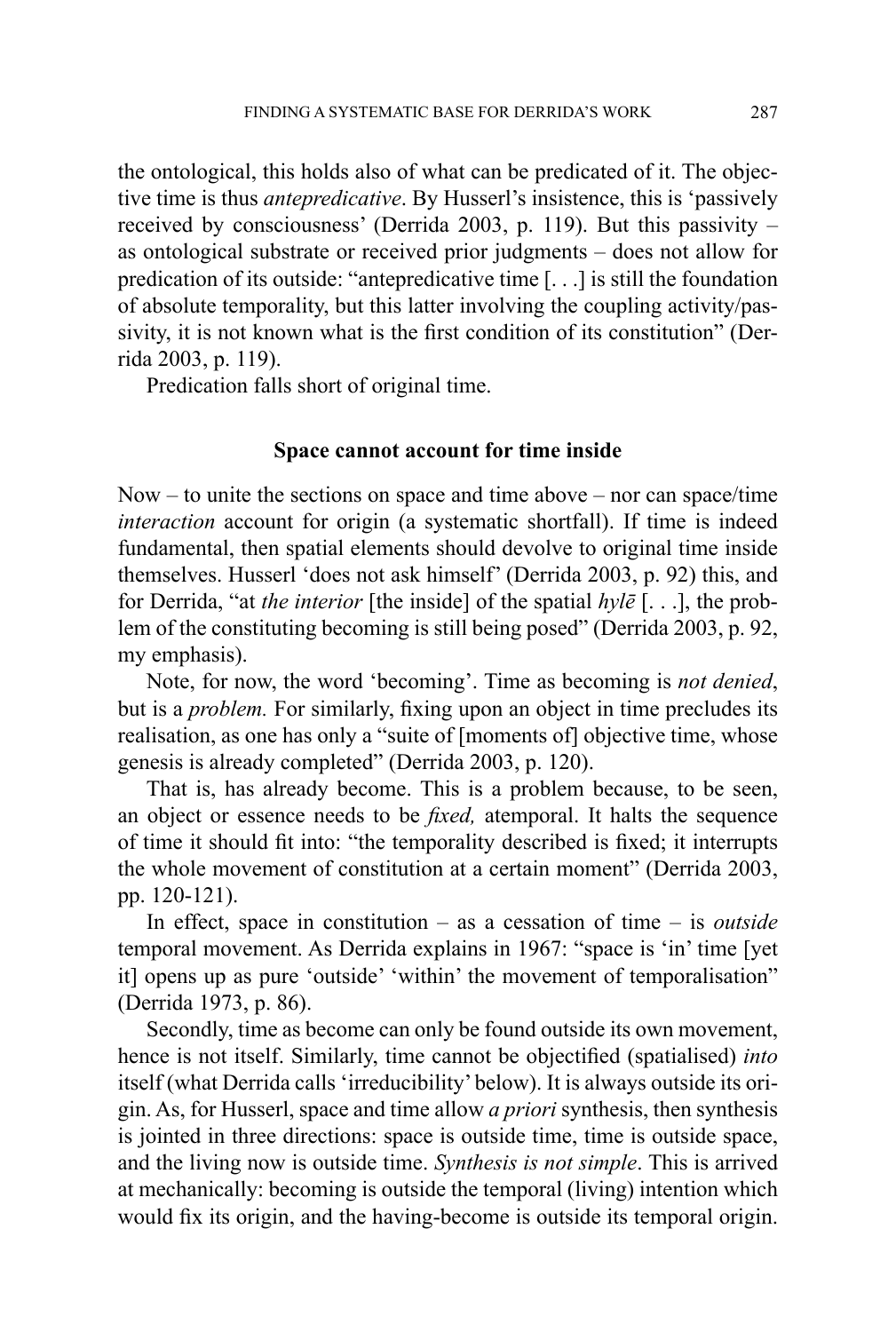Thus Derrida says in *Of Grammatology*, spacing sets out "the *becomingspace* of time and the *becoming-time* of space" (Derrida 1978, p. 68, my emphases).

The problem of 'becoming' also arises from the earliest bases.

# IV. FORWARD AND BACKWARD

This leads to a model which this article will explain via the terms 'forward' and 'backward'. For as time cannot justify its outside, it cannot account for its temporal progress:

[h]ow can it be affirmed of a reality [. . .] that it is lived *before* being intentional if absolute evidence is made into an intentional act? One has the right to determine the *hylē* as lived *only from* that moment when an intentional morphe has come to animate it (Derrida 2003, p. 86).

The outside is beyond determination of either space or time. The origin of what comes from the 'back' (earlier in time) is a problem. As will be seen, it cannot even be distinguished from what came from the 'front' (a *telos* which appears).

# **The** *telos* **as problem forward**

Derrida sets this out in three areas – science, history, and explication of the object. In the *Cartesian Meditations* of 1931*,* Husserl introduces the notion that there is a 'teleological ideal' of an ultimate science, explicated in phenomenology. Thus the *telos* is something that would need to be achieved by an intentional object moving 'forward' in time. But if an object

managed to [achieve its *telos*], on the one hand, the sense that it would thus produce would not have its foundation in any existence, on the other, it would mark the end of its own becoming: two mythical or metaphysical consequences that would suspend the originary intentionality and temporality of lived experience (Derrida 2003, pp. 142-143).

If the object *had* become, it would be divorced from its origin (foundation) in time. Time – posed hypothetically – remains outside the joint, thus 'metaphysical'. But if the object were determined, it would no longer be becoming, and its undeniable temporality would be outside, thus again metaphysical. The joint 'forward' to the *telos* could be crossed only if time is set aside.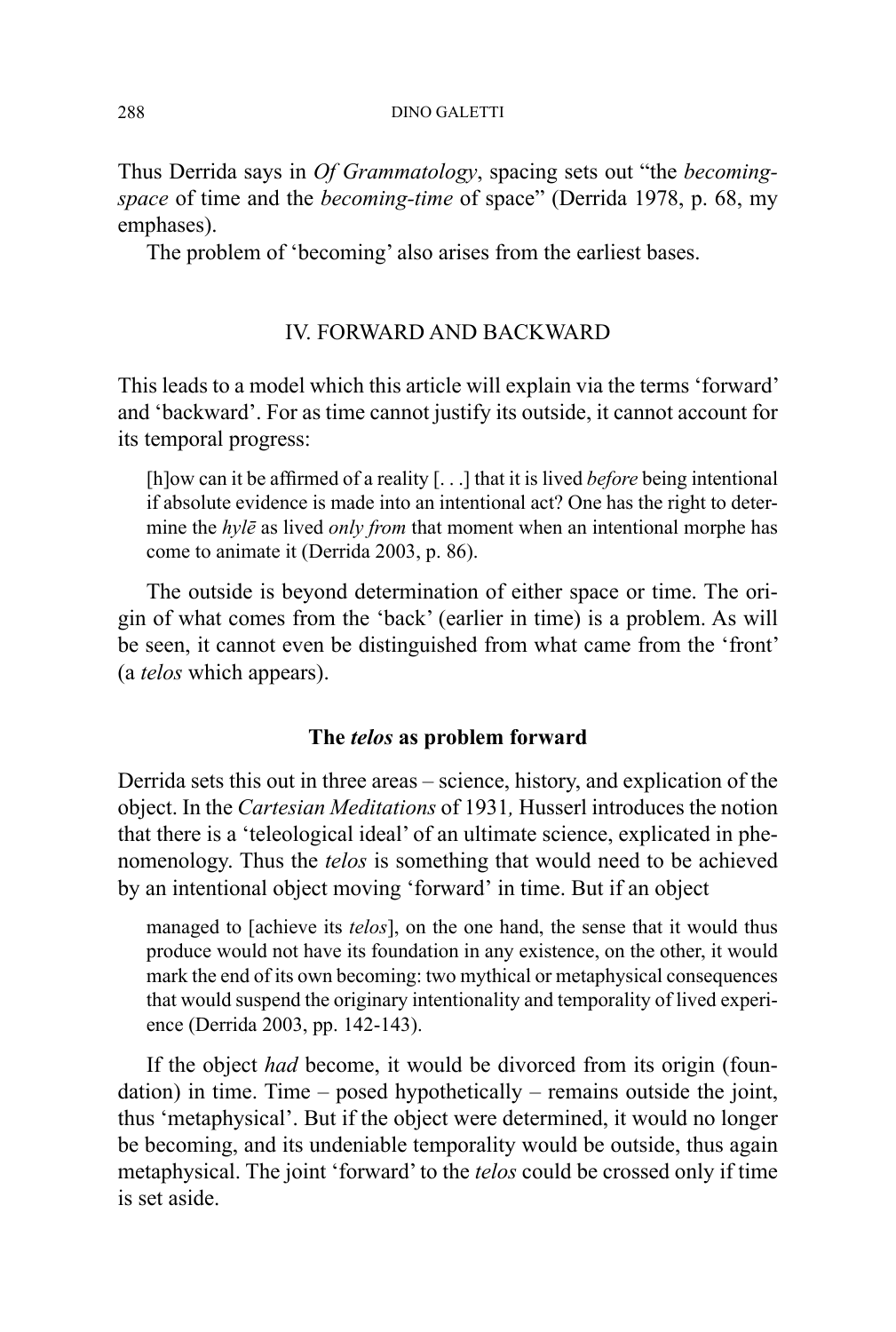## **Explicating the object as problem forward**

Just so for the structure of adumbrating an object (a 'thing', for Husserl, is a kind of essence (cf. Husserl 1952*,* §15). For Husserl, a phenomenological object is given 'in itself', even if only partially, and then adumbrated forward in the service of knowing it completely (cf. Husserl LI 6, §14(b); I §142). But determination always remains outside. As Derrida notes of *Experience and Judgment*: "intentional referrals are in principle infinite and, to that degree, never take on the absolute of their sense" (Derrida 2003, p. 144).

There is always shortfall. *These arguments thus apply to any intentional object, iterated toward its completion.* Explication will never reach the outside.10

## **History as problem forward**

The problem of 'history' – in theory, 'backward' – is then set on this base. Regression toward the life-world should unpack a history, but the latter ends up being inside, as intentional alone: "history will thus be only the intentional chain of meanings" (Derrida 2003, p. 144).

As intentions are explicated forward, in the living present, then regression and explication, *in progressus* and *in regressus*, become indistinguishable. For, "this infinite totality of sedimentations is an idea: the idea of an absolute and completed history or of a teleology constituting all the moments of history" (Derrida 2003, p. 108).

History is also a *telos*. Seeking for genesis in history and *telos* in ideal science become one structure in that they are teleologised moments, explicating in inner time, with an undecidable object always outside. The teleological ideal already 'precedes' the historical object: "teleology could not be given to a concrete subject in an originary clear evidence. To be faithful to its mission, *it had to precede any active constitution*" (Derrida 2003, p. 153, my emphasis).

There is undecidability at front and back, 'indefinite in its past and in its future' (Derrida 2003, p. 143). What would come from outside – in the genetic, scientific or epistemological projects – cannot even be affirmed as 'in front' or 'behind'. That a temporised consciousness cannot distinguish

<sup>&</sup>lt;sup>10</sup> Derrida later points out that Husserl insists on this inevitable shortfall himself (cf. Derrida 1973, p. 101). In 1954, this is Derrida's own demand.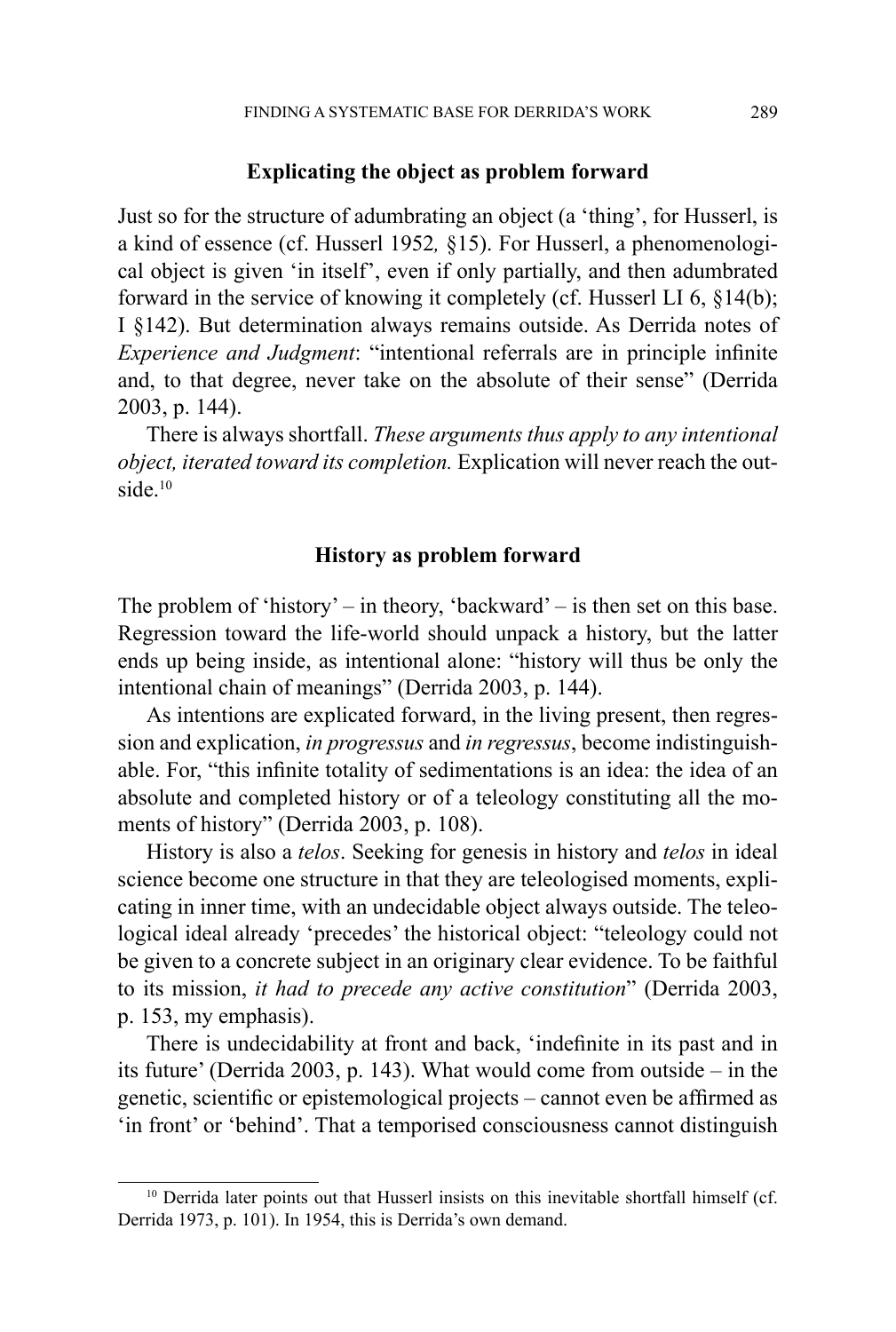between origin at front and back is still emphasised in *Specters of Marx* (Derrida 1995): "what stands in front of it must always precede it, like its origin: before it" (Derrida 1994, p. xix).

At least one part of the model of spectrality is already set out in the 1950's.

# **Ego and object differ from identity**

This loss of the object applies just as much to the ego as object. In the *Cartesian Meditations*, Husserl wishes the 'transcendental ego' to provide a basis for synthesis, by positing only what it already knows in 'selfconstitution'. But to do so, "the transcendental ego [. . .] is what it is solely in relation to intentional objectivities" (Husserl 1960, p. 31).

However (from inside to outside) Husserl makes the transcendental ego an *eidos* (Husserl 1960, p. 34). How then can it have intentionality to relate to existence? For "in *separating* the transcendental from pure existence, a constituted '*eidos*' is made out of the first" (Derrida 2003, p. 137, my emphasis).

The transcendental ego falls short of the outside. Secondly (from inside to its inside), the actively constituting ego could only be constituted by an ego which is already there (Derrida 2003, p. 141). The active, Derrida decides, has an 'irreducible passivity' inside it (Derrida 2003, p. 141). All the problems of active-passive interactions return, and Derrida concludes that "we remain *on this side of* absolute originarity" (Derrida 2003, p. 137, my emphasis).

The ego cannot *affirm* itself as it *falls short* of its *object*. This is a base for 1967, where an Ego posits its own absence (death) by asserting its presence: "my death is structurally necessary to the pronouncing of the I" (Derrida 1973, p. 96). For, "what can look at itself is not one" (Derrida 1976, p. 36).

As noted, Derrida arrives at this reasoning by pointing to a 'joint' in pure logical grammar*,* between what is intended and what can be judged as found: "we draw this conclusion, then, from the idea of a pure logical grammar, from the *sharp distinction* [joint] between the meaning-intention [permitting apophansis] and its 'eventual' fulfilment by the intuition of the object" (Derrida 2003, p. 97, cf. 1973, p. 57).

At this point – in both ordinary object (ontologically outside) and ego as object – there is a structure of a *differing in identity, in synthesis, which resists affirmation of identity*. This mechanic becomes fundamental for Der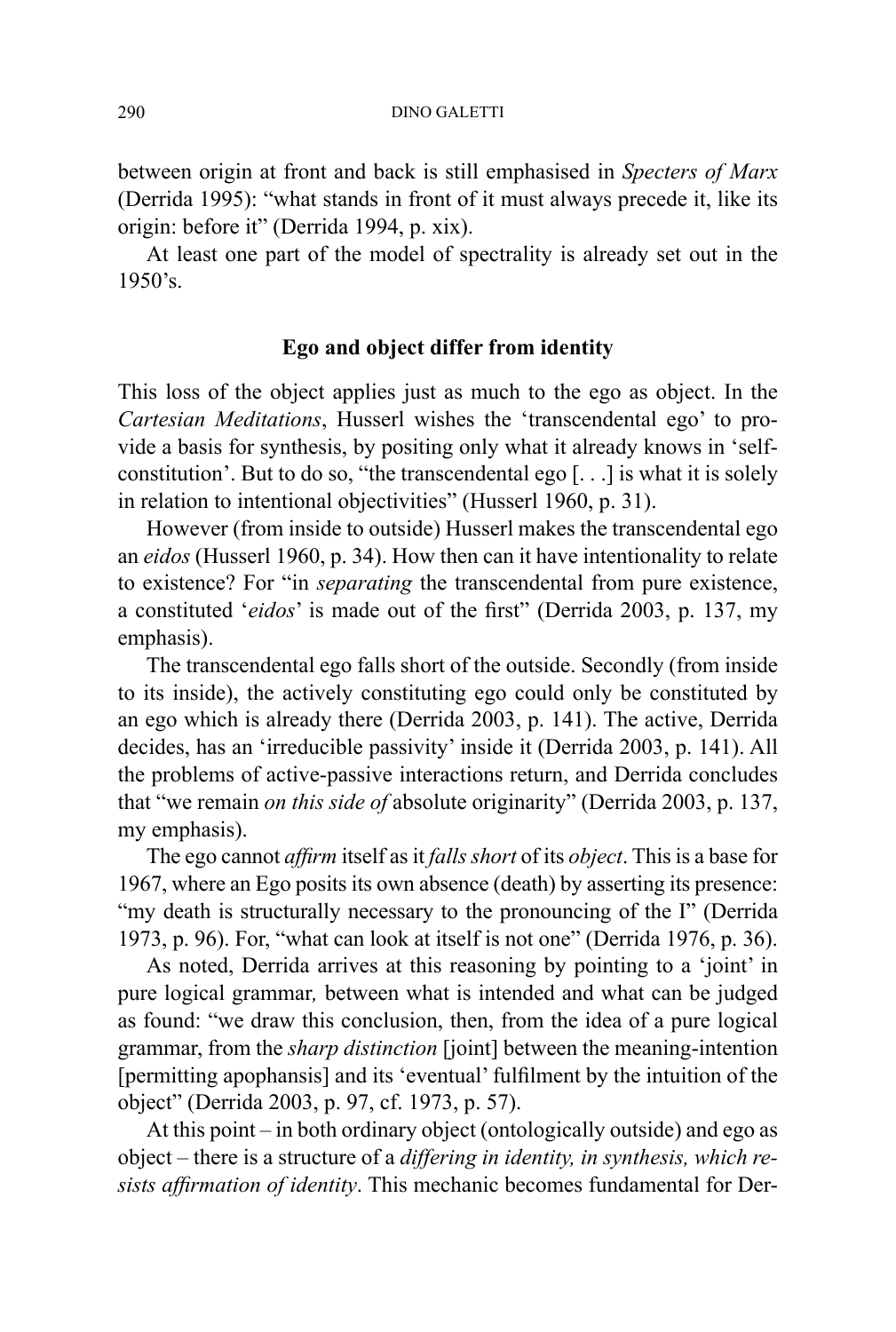rida in later years, $<sup>11</sup>$  as it is the ultimate source where both a problematised</sup> subjectivism and objectivism become indistinguishable. All of this follows from the bases above.

# V. SYNTHESIS AND CONTAMINATION

We can now draw the above toward the basic 'law' with which we began. The divorce from original certainty is a problem of identification. But the latter is the basic form of *synthesis*: "the fundamental form of synthesis [is] identification" (Derrida 2003, p.135).

Were an intentional object identified, it would be determined, in a priori synthesis in an intuition. From the above – inside-outside and forwardbackward joints – it is now clear that this synthesis will not occur. *The 'already' prevents basic identification.* Positing identity misses 'authentic genesis' (Derrida 2003, p. 143). Synthesis and identity – intuition – thus becomes the locus of a *problem*.

But at this seeming death of all identity, I come to the next, crucial aspect.

*In no instance is a joint (a hinge) a pure scission.* 

It would also be a connection. Indeed, Derrida does *not deny that there is* a basis upon the given in synthesis. When Husserl's phenomenology, in 1931, becomes the ego explicating itself, Derrida says "there is the risk of transforming the passive synthesis, *the only foundation of objectivity so far, the only access to being as being*, into a pure activity of the subject" (Derrida 2003, p. 144, my emphasis).

It is undeniable, for Derrida, that there is being. As a result, the insideoutside is not simply a judicative criterion which insists upon failure of the given, but upon failure of the *perfectly* given, thus one cannot deny *dependency*. For example, it is only "because [hyletic material] appears as already constituted in its very being [. . .] that consciousness *can experience* originary constitution" (Derrida 2003, p. 63, my emphasis).

Derrida never denies the experience. Just so, the sedimented history of an object, depends upon what must already have been given. Thus Derrida goes on that "phenomenological history presupposes real history" (Derrida 2003, p. 143).

<sup>&</sup>lt;sup>11</sup> Cf. in *Aporias*, '[a]s soon as these totalities are overdetermined, or rather contaminated […] they are no longer identical to themselves, hence no longer simply identifiable and to that extent no longer determinable' (Derrida, 1993, p. 7).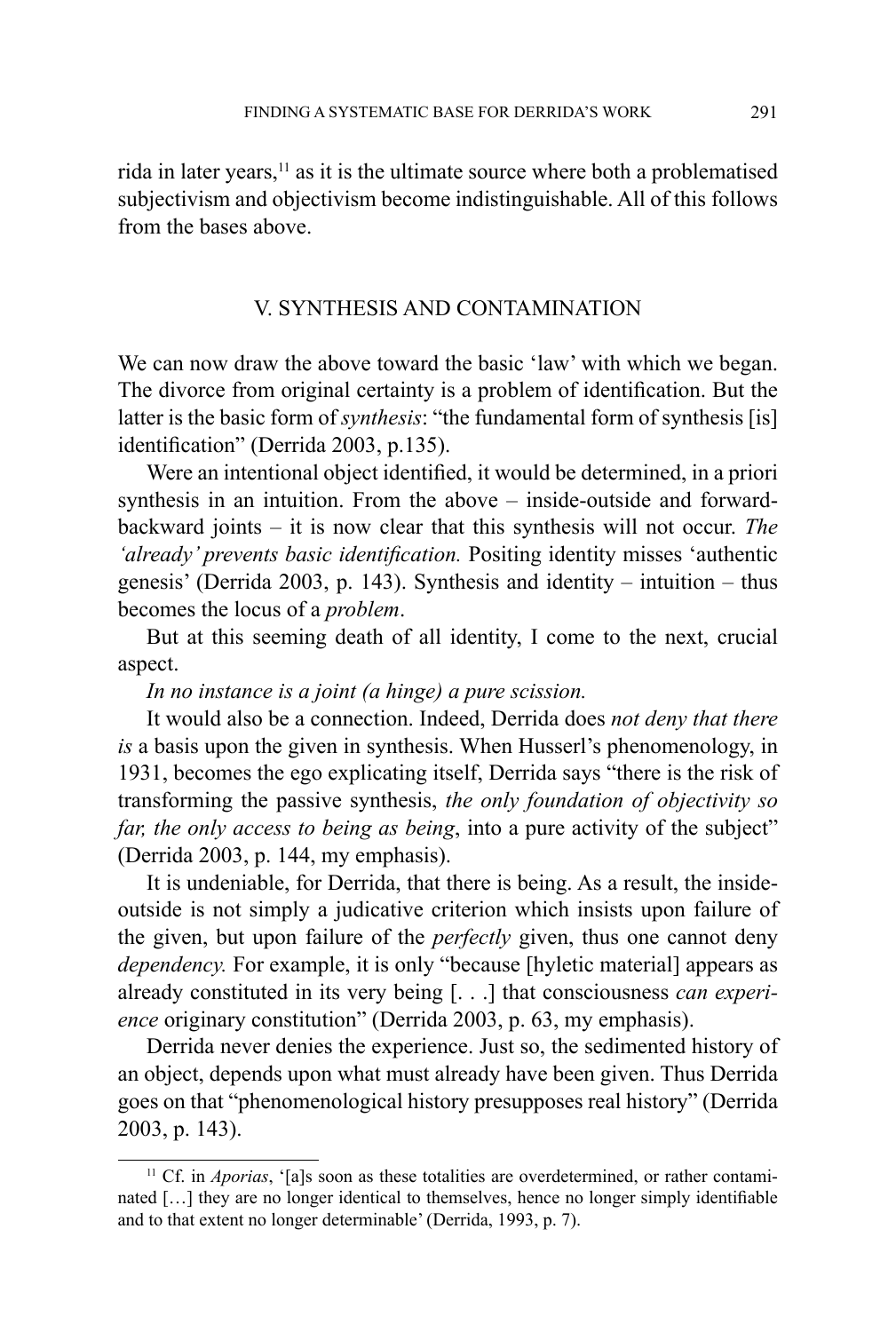History itself is *never independent of* what was already given from the 'outside'. Just so for time – Derrida insisted, above, that inner temporality does not escape natural (or psychologistic) time, for after a reduction "the autonomy it seems to have acquired is only a modality *of its dependence*" (Derrida 2003, p. 108, my emphasis).

Insofar as phenomenology is based on time, then the problem of origin is one of unsolved dependence. Hence this applies to every major relation. *Shortfall is just as much a dependence as a failure of relation.*

This points to the methodical aspect of the problem: it is not *givenness* that fails. Rather, *explanation* of givenness fails*.* Instead of Derrida the anomist, one finds the most frustrated idealist, demanding an absolute solution without success, thus bound within his system.

# **'Logic' as pointing to the problem**

This system, thus, cannot determine (affirm) solution either way. Indeed although Derrida only aligns his work with the word 'logic' later,<sup>12</sup> and does not assess alternatives, his basis does lead to one criterion: "in all good logic, the absolute antepredicative must not receive *any determination*" (Derrida 2003, p. 112, my emphasis).

Husserl – who allows the antepredicative (*outside*) to be a substrate of judgment – does not use a 'good' logic. The word 'determination' already appears, as a caveat against careless affirmation of the outside, for the "determinations, [. . .] referring to a pregiven *with which they have only external [outside] relations*, are then perforce *conventional*" (Derrida 2003, p. 112, my emphases).

*Logic should not determine what is outside, on pain of being 'conventional'.* Derrida already takes an 'unconventional' stance toward judgment. First, his either/or limit allows only affirmation or denial. But when he seeks to affirm an identity, an outside prevents determination. Further, when he attempts to *deny* the outcome, he is reminded of the dependency. Apophantically, one cannot affirm or deny that an ontological object is present or absent. For whenever one wishes to 'respect originarity', thus 'refuse' to determine the sense of an object, one finds that 'it is not so easy': "by trying to strip it out absolutely, one even more nearly runs the risk of contamination" (Derrida 2003, p. xxxiii).

*This is Derrida's use of the term contamination in 1954* (he reminds us of this in 1990 (Derrida 2003, p. xv). The *joint*, which arose from either-

<sup>12</sup> Cf. Derrida 1981, pp. 196-7, in Hobson, 2004.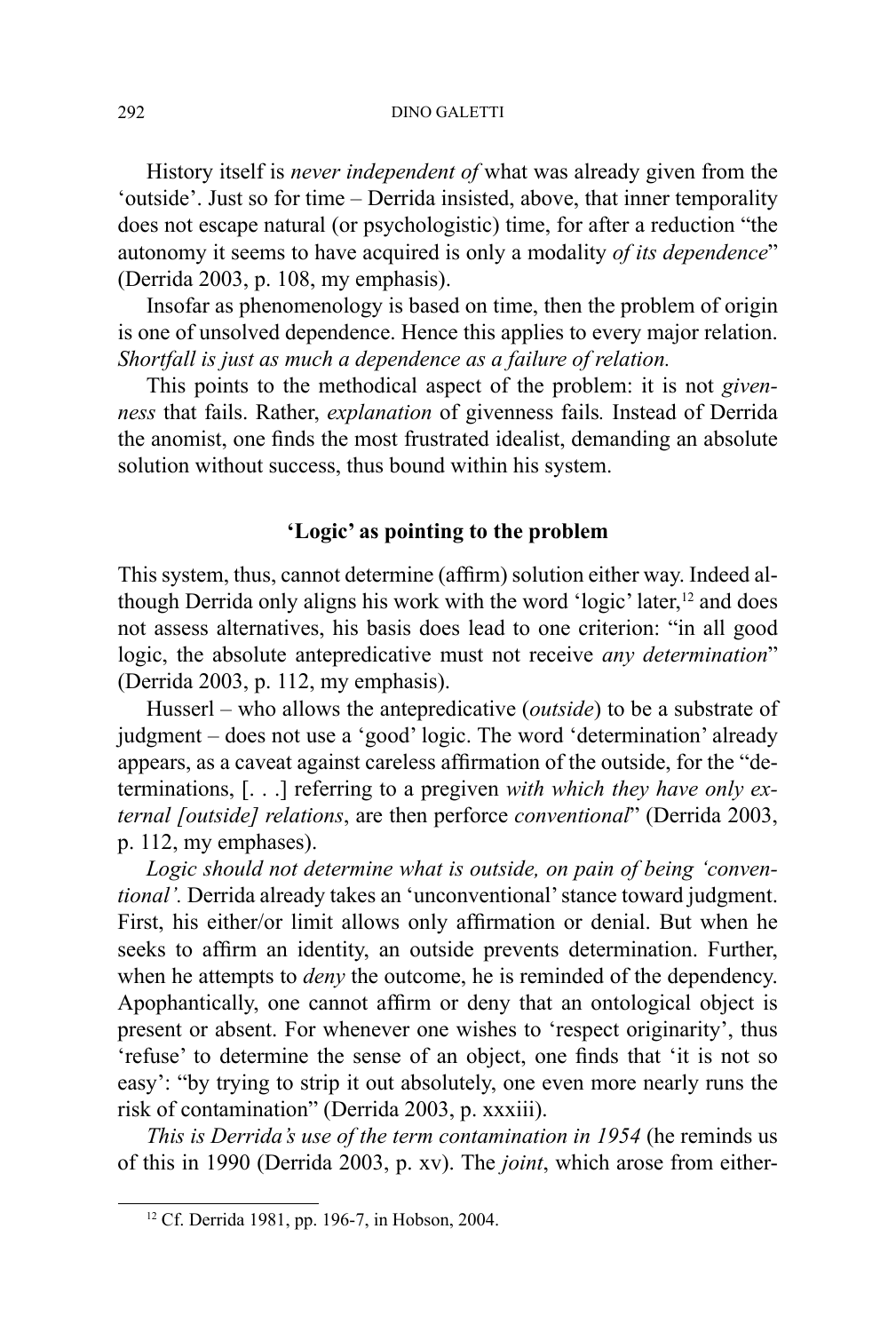or limits, does not permit denial either. This is reflected in 'Différance' in 1967, when Derrida says

[i]n this way we question the authority of presence or its simple symmetrical contrary, absence or lack. We thus interrogate the [either-or] limit that has always constrained us [. . .] to form the sense of being in general as [ontological] presence or absence (Derrida 1973, p. 139).

This applies from 1954, to every aspect of the problem of origin.

# **Return to the basic 'law': synthesis and contamination**

We can now see, in a basic fashion, why Derrida names the question which imposes itself on his oeuvre: 'How can everything begin with a complication?' (Derrida 2003, pp. xv, xxv, above). When there is no 'pointlike' synthesis, then there is a scission preventing its affirmation. The problem of the 'already' is unsolved. But this does not mean that one can insist on (affirm) even the non-pointlike, for synthesis is not a separation. Thus it is a 'complication'.

This allows us to go back to the beginning to see how contamination impacts on synthesis:

[a]ll the [either-or] limits on which phenomenological discourse is constructed are examined from the standpoint of the fatal necessity of a 'contamination' ('unperceived entailment or dissimulated contamination') between the two edges of the opposition: transcendental/'worldly', eidetic/empirical, intentional /nonintentional, active/passive, present/non-present, pointlike/nonpointlike, originary/derived, pure/impure etc.)... (Derrida 2003, p. xv).

Every element can be explained by the process above. First, the transcendental is not real, thus predication 'falls short' of a real world. Second, Husserl's eidetic explication is 'outside' the empirical basis, to which it is nevertheless connected. Third, the nonintentional *hylē* remains outside the intentional noema, preventing material data from entering pure phenomenology. Fourth, the passive, made nonintentional, severs affirmation across the 'joint' to the active, without allowing denial. Fifth, the essence ends up being a formal constitution without passive empirical givenness; hence the indeterminacy which prevents pointlike synthesis of reality (sixth). Thus, non-presence can neither be affirmed nor denied, and so on.

Second, any major term in this system can also be reached from any other. For example, the 'eidetic' – second, above – ends up being an active constitution without affirmable link across the joint to a passive outside, the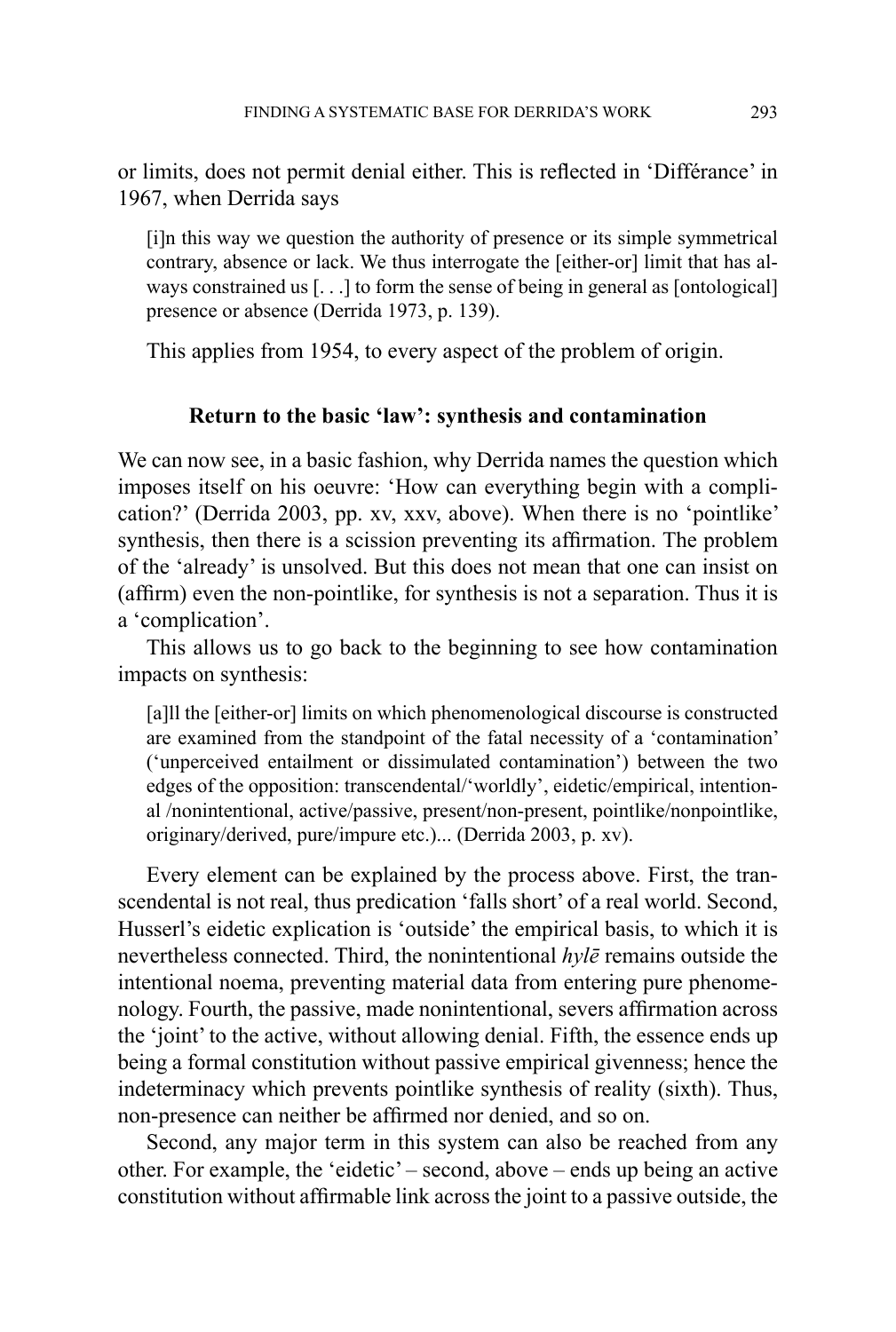indeterminacy which arises thereby prevents pointlike synthesis of reality – sixth – and so on. In every case, *there is a complication of synthesis.*

*This sets out the basic interaction by which contamination interacts with Derrida's 'law'*, which has guided this article*.* For Derrida continues: "the quaking of each border com[es] to propagate itself onto all the others." (Derrida 2003, p. xv, cons.)

Thus contamination is not merely a simple opposition of two limits which fails because they interpenetrate one another. Contamination is systematic*.* This can be understood by distinguishing outset from outcome. The problem is first *posed* within absolute – thus oppositional – either-or limits. Only then does the simple opposition fail.<sup>13</sup> Consequently, when there is contamination this would be because *all* of the options – logical, ontological, apophantic, eidetic, intentional etc. – have a mutual inability either to be separated from or to solve the problem of origin. Contamination is a shared 'relation' of every term via the problem of origin, as an 'unperceived entailment' (Derrida 2003, p. xv). The unperceived would be separation, the entailment would be inseparable relation.

## **Contamination as prison**

It now becomes clearer how difficult, even claustrophobic, the 'problem' is for one who demands solution. It is plangent that the young Derrida thus finds only a 'prison' (Derrida 2003, p. 107, cf. 142). For Derrida had "tried to define in this way the [either-or] *limits* of the *inescapable* idealism of *any philosophy*" (Derrida 2003, p. 138, my emphases)

However, the "race toward the originary is permanently and essentially condemned to failure" (Derrida 2003, p. 122).

Derrida has revealed his own critical system clearly.

## **Derrida's early affirmation**

However, note that Derrida *affirms* the conclusion of idealism (thus *determining* the problem). His early work has not yet applied its reasoning consistently*.* Hence this early Derrida does allow a further 'answer' – 'dialectic'. It is applied to all of philosophy: "any reflection must begin by assuming this idealism [which ignores the 'already']. It is this which autho-

<sup>&</sup>lt;sup>13</sup> It is often noted that the later Derrida seeks to avoid either-or oppositional logic (cf. Hobson 2004, pp. 57-59). But here, Derrida first *imposes* it in order to refuse its determination.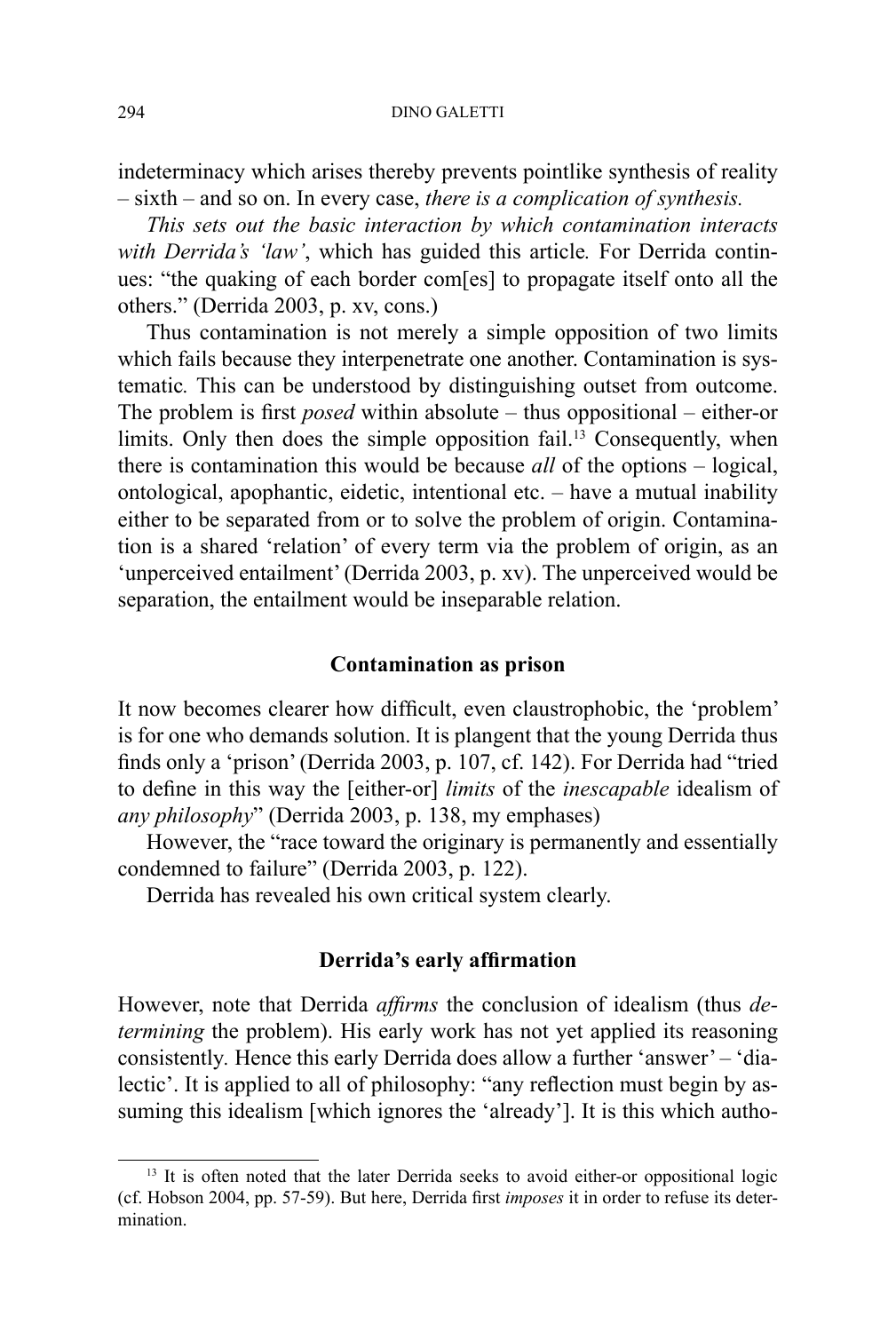rises us to speak of a dialectic philosophy as the only possible philosophy of genesis" (Derrida 2003, p. 138).

 Lawlor has already pointed out well how the ontological side of this outcome arises from Cavaillès and Tran-Duc-Thao (Lawlor 2002, pp. 47- 66). My point is that Derrida arrives at this via reasoning upon the joints: when there is a concern for knowledge, leading to either-or choice, an (undeniable) base upon time, and inability to affirm or deny of a joint, then dialectic follows.

That said, Derrida has not yet recognised that the system which traps him in iterated inability to affirm or deny could offer some relief by refusing the affirmation in the first place. Thus he comments of the passage from 1954 to 1967 that "through these moments, configurations, effects of *this law* [the] 'contamination' of the origin receives a philosophical name we have had to give up: 'dialectic'" (Derrida 2003, p. xv, my emphasis).

Dialectic is 'given  $up'$  – at least – because the absolute either/or choice which impels it (in apophansis, ontology, logic and method) will no longer be accepted.

### **Summary**

I pointed out the relations in regard to particular content (eidetic/empirical etc.), above, but the system is more general, allowing application elsewhere. Derrida begins with a demand for absolute solution to the origin of the object. But the object is already there, thus never originally affirmable. Hence relations fall short, which gives rise to the 'problem'. The absolute either-or framework then sets the 'limits', requiring affirmation or denial from apophansis, and full presence or absence from ontology. This interaction creates an 'inside-outside' distinction with an absolute criterion: only if the outside is solved is there knowledge. But as the 'already' prevents such determined presence, this leads to a method: 'either' one element 'or' the other are options, but neither may be determined in the first place (each is predicated *hypothetically*), nor an overall outcome determined anyway. Now, as constitution is the ground of the problem, this leads to (at least) three interdependent models: spatial elements fail to answer the problem of origin, as each element is beset by an inside-outside problem (a joint), the temporal model replicates the problems, and 'becoming' keeps the inside across the joint from its outside. Front and back (*telos* or origin) become indistinguishable, as modification forward or backward (of history, genetic project, object) does not attain the outside. Ego and object become indistinguishable as problems by the same mechanism. These results, as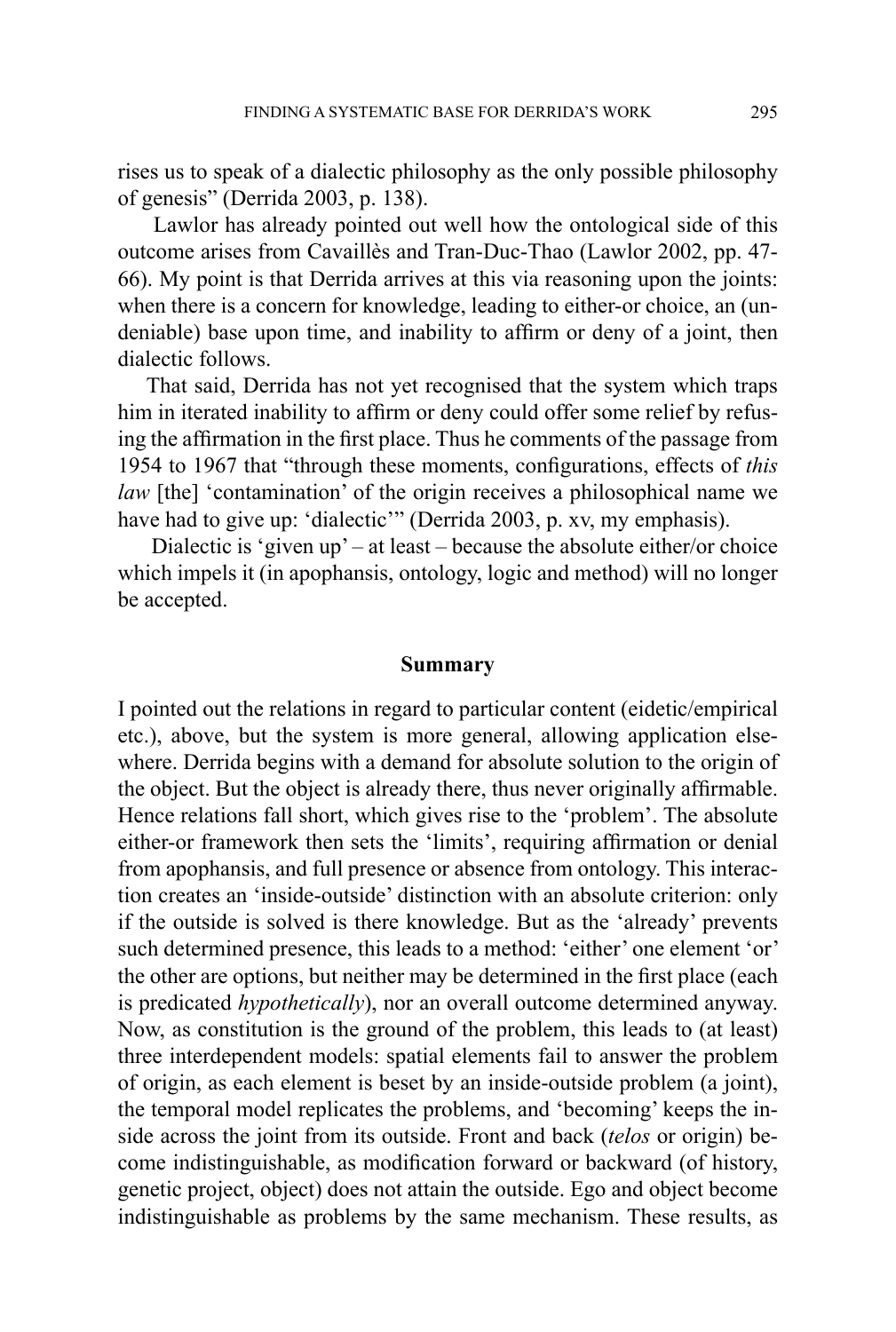egoic and apophantic inability to affirm (cross the joint), lead to the opposite side of the problem – presence cannot be excluded. Each joint is a dependency as much as a scission. Apophansis thus *cannot affirm, nor deny* of the logical predicate, hence ontological presence/absence cannot be dismissed. Method thus can find no either-or outcome of an identity or presence. This creates the 'law' that drives Derrida's system: constitution never leads to 'simple' synthesis (in any either-or limit). Rather, each element has a shared locus through the problem of origin, allowing each to depend upon the others but be separated from them. This interweaving is the system of *contamination*.

Again, any term in the above can be reached from any other. One can understand Derrida when he says later that, when différance becomes a term substituted for the problem of origin, it "can refer to the whole complex of its meanings at once" (Derrida 1973, p. 137).

# **Contextualisation**

I can now briefly contextualise this. No thinkers, as far as I am aware, have mentioned the law, thus they could not relate it to contamination, systematically, nor suggest it could extend into Derrida's later work. As to the early years, Leonard Lawlor (2002) has provided the first thorough reading of Derrida's path from 1954 to 1967. I point out only elements which my approach adds, without impugning Lawlor's study, or suggesting I cover all of his ground. In choosing not to mention the 'law', Lawlor does not seek an intra-systematic approach. This arises from a difference in emphasis – Lawlor tracks Derrida's growth into awareness of a system. Thus he suggests Derrida only developed a 'logic' in 1962, and even then, Derrida had not understood contamination (Lawlor, 2002, pp. 138, 141). I track Derrida's system before – as he tells us in 1990 – he knew he had one. Lawlor thus relays a series of cogent points as a 'narrative' (Lawlor 2002, p. 7), while pointing to Derrida's external influences. I follow how the work revolves around its 'internal' imperatives. Hence while Lawlor wishes to show Derrida's work is 'continuous' (Lawlor 2002, p. 11) with phenomenology, I focus on Derrida's having internal aims from the first. I thus include his *demand*, as driving all, and the interactions of judgment with the system. Hence shortfall, the directions, joints, their predictable interactions, method, inability to affirm or deny, the system itself, are, I believe, new.

Of course, contextual readings remain crucial: Derrida is neither robot nor island. This article simply follows Derrida's internal law, as the 'roadmap' (Derrida 2003, p. xiv) which he pointed us to.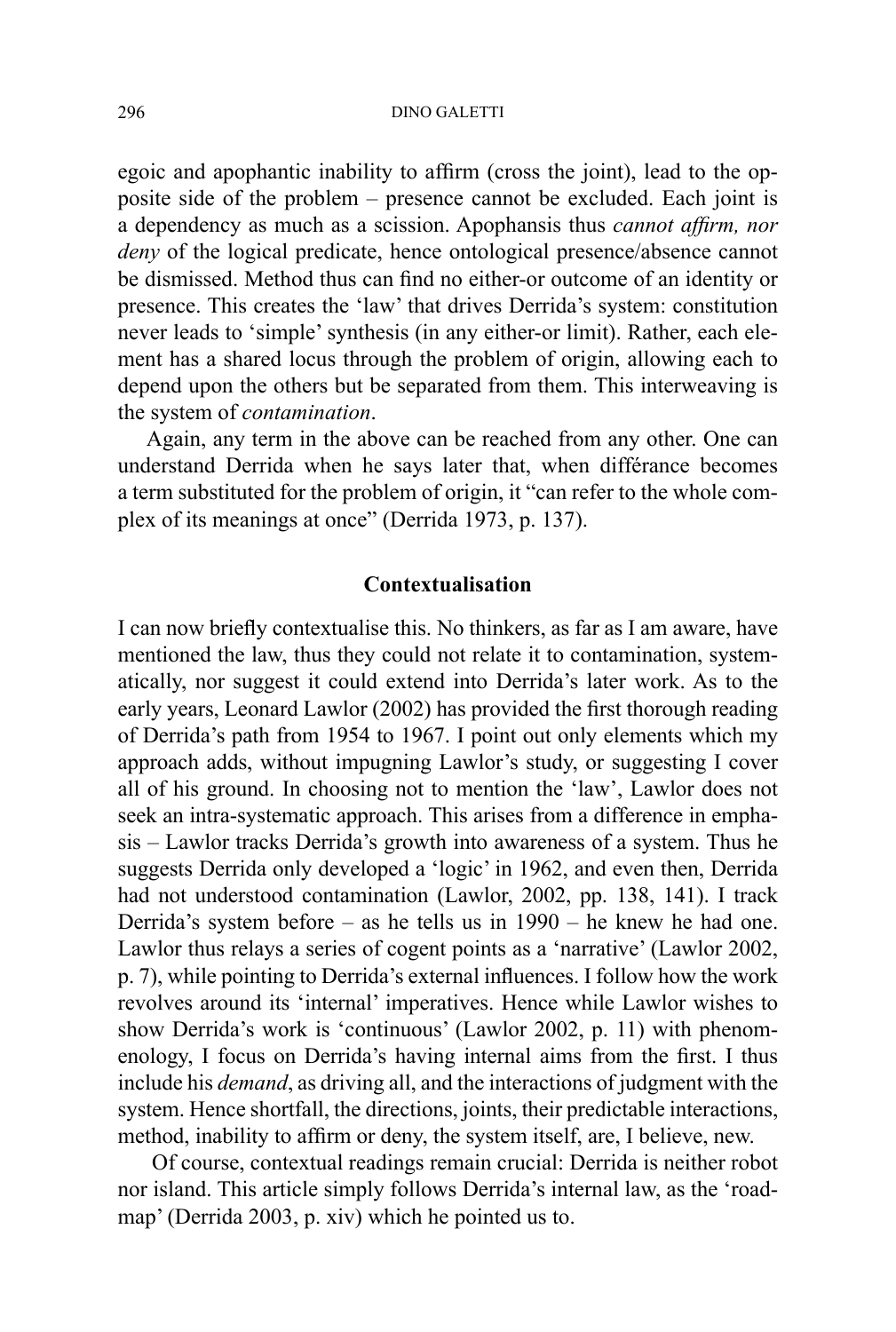In regard to readers of Derrida's subsequent work, that he does not choose from the inside-outside division has always been accepted.14 Relating this to contamination and 'logic' is becoming frequent.15 Many still connect this to Kant, and a developmental account could help to situate this.16 As to his 'method', Hurst suggests Derrida arrives at his 'aporias' as two propositions leading to insoluble either-or dilemma (Hurst 2004; 2008b, p. 9). While I caution that Derrida's method may develop after 1954 (cf. Galetti 2010), I have suggested a basis arises in 1954, where each proposition is posed hypothetically, in ongoing directions via joints.

# **CONCLUSION**

In support of these projects, I point first to an early application. In *Of Grammatology*, turning to question language, Derrida investigates whether speech can avoid 'contamination' by writing (Derrida 1976, p. 30, 34, 41), that is, whether the latter can be kept outside, as Saussure (1983, p. 46) wishes. Here, Derrida no longer 'make[s] a choice' (apophantically), as a 'Yes' or a 'No' (bivalent) outcome, of a presence or absence (Derrida 1976, p. 62, cf. 1978, p. 64). The either-or *outcome* has been let go. But Derrida still *poses* either-or choices on consecutive *joints*. For example, Saussure wishes to keep language outside the phonic – but then "'the thing that constitutes language' is [. . .] unrelated to [outside] the phonic character of the linguistic sign'" (Derrida 1976, p. 43).

Again, Saussure wishes to keep the written word 'outside' the natural relation to speech (Derrida 1976, p. 35), but the *grammē* and *phonē* (essential units of possible writing and speech) become inseparable. Derrida interweaves hypothetical problems upon the joint. He makes this interweaving clear, as "the outside bears with the inside a relationship that is, as usual, anything but simple exteriority. The meaning of the outside was always [already] present within the inside, imprisoned outside the outside, and vice versa." (Derrida 1976, p. 35)

Thus 'there is no longer a simple origin' (Derrida 1976, p. 37). I will take the 'trace' to be a name for the undeniable but unaffirmable origin; and even now, this "*thought of the trace can no more break with a transcendental phenomenology than be reduced to it*" (Derrida 1976, p. 62, author's emphasis).

<sup>&</sup>lt;sup>14</sup> See footnote vi.

<sup>15</sup> Cf. Leavey (in Derrida 1978b, pp. 5); Hurst (2004, 2008), Hobson (2004).

<sup>16</sup> Cf. Hart (2007).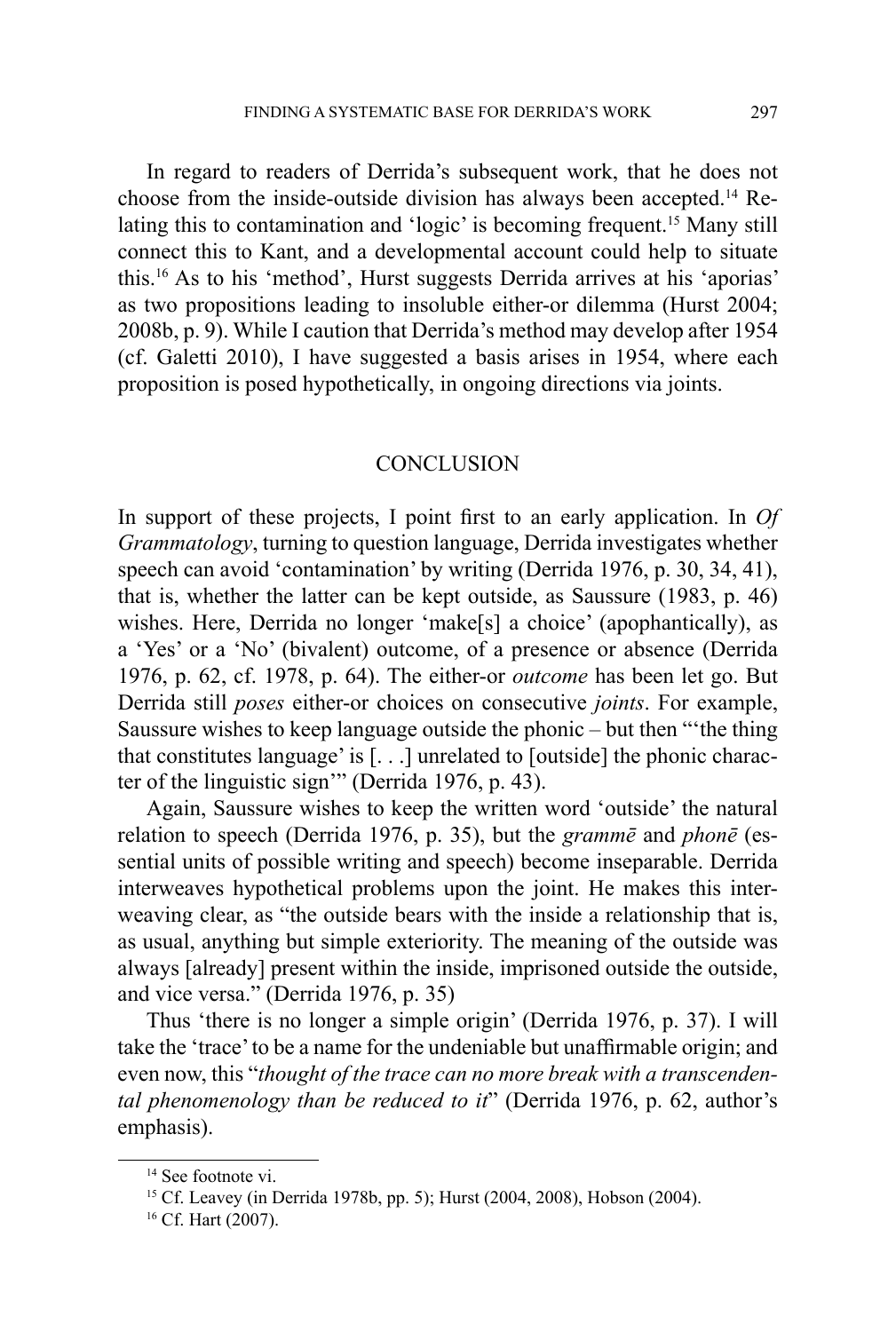But the *demand* for solution remains: "the grammatologist least of all can avoid questioning himself about the *essence* of his object in the form of the *question of origin*: 'What is writing?' means 'where and when does writing begin?"" (Derrida 1976, p. 28, my emphasis, cf. 142, 143).<sup>17</sup>

The basis still applies in the transition to Derrida's linguistic work. As to what will change by 1967 (and still needs to be shown): Derrida, I suggest, will recognise that the 'problem' implies that external relation – *even that there is* an inside-outside – cannot be affirmed (cf. Derrida 1973, pp. 107-128). Thus he will reassess *even whether one can affirm* an either-or binary. As he says in *Of Grammatology:* "the outside is the inside" (Derrida 1976, p. 44).

Erasure is well-known. My point is that its impetus could arise from a 'law' in 1954. Finally, I look ahead once, to Derrida's first justice-law aporia of 1990, where "to be just, the decision of a judge, for example, must not only follow a rule of law or a general law, but must also assume it [...] by a reinstituting act of interpretation (Derrida 2001, p. 251).

A judge – or better, a *judgment* must be made of an object, the general law. But from inside to outside: if the judgment is made 'after' the law, the origin of the law outside (before) is unaccounted for. Alternatively, if the judgment is made inside, the origin of the law inside its 're-instituting' act is unaccounted for. The judgment can be neither affirmed nor denied as just. Again, Derrida requires absolute solution, while each either-or term is posed hypothetically. I point this out *not* to reduce the complexity of the later work, but to indicate the hard path that leads there – through the years rather than by generalisation, given that bases in the past remain. Hence the above is *only* introductory, but perhaps it can help to find an early platform for approach to Derrida.

## BIBLIOGRAPHY

- Bennington, G., 2001, 'Derrida and Politics', in T. Cohen (ed.), *Jacques Derrida and the Humanities, a Critical Reader*, Cambridge University Press: Cambridge, pp. 193-212.
- Bernet, R. & Kern, I. & Marbach, E., 1993, *An Introduction to Husserlian Phenomenology,* Northwestern University Press: Evanston.

<sup>&</sup>lt;sup>17</sup> As Derrida later says in the work: '[o]ne cannot help wishing to master absence and yet we must always let it go.' (Derrida 1976, p. 142). He also calls this the 'desire of presence' of différance (Derrida 1976, p. 143).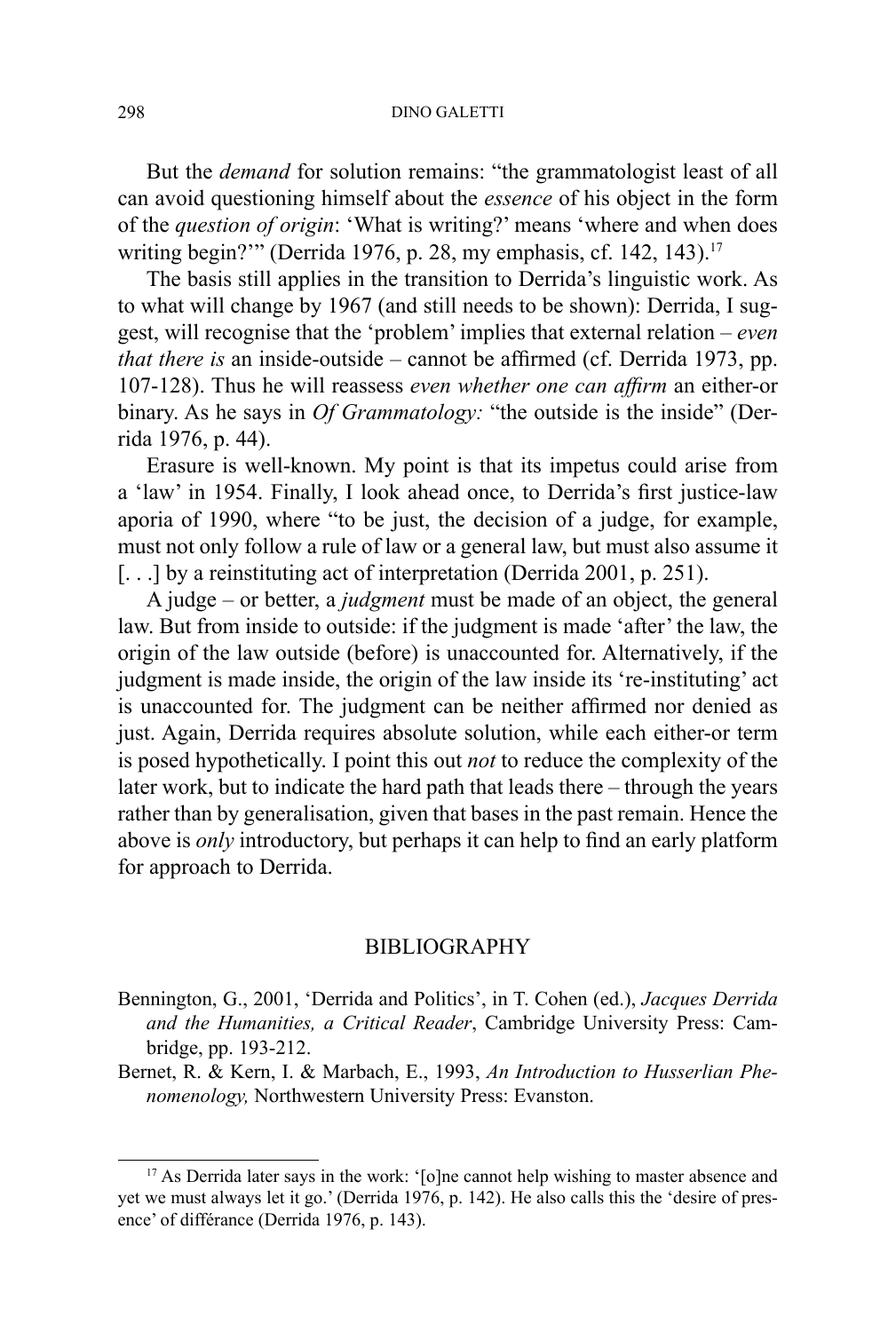- Caputo, J.D., 1987, 'Derrida, a Kind of Philosopher', *Research in Phenomenology*  17, pp. 245-259.
- Derrida, J., *La Voix et Le Phénomène*, Presses Universitaires de France: Paris.
- Derrida, J., 1978b, *Edmund Husserl's Origin of Geometry: an Introduction*, Harvester Press: Sussex.
- Derrida, J., 1973, *Speech and Phenomena: And other essays on Husserl's theory of signs*, Northwestern University Press: Evanston, pp. 129-160.
- Derrida, J., 1976, *Of Grammatology,* The Johns Hopkins University Press: Baltimore.
- Derrida, J., 1978, *Writing and Difference*, University of Chicago Press: Chicago.
- Derrida, J., 1987, *The Archaeology of the Frivolous*, University of Nebraska Press: Lincoln.
- Derrida, J., 1994, *Specters of Marx*, Routledge: New York.
- Derrida, J., 1993, *Aporias,* Stanford University Press: Stanford.
- Derrida, J., 2003, *The Problem of Genesis in Husserl's Philosophy,* University of Chicago Press: Chicago.
- Galetti, D., 2010, 'Looking for a Logic in Derrida', Journal of Literary Studies 26, No. 3.
- Hart, K., 2007, 'Without Derrida', in *The European Legacy* 12, No. 4, pp. 419– 429.
- Hillis Miller, J., 2001, 'Derrida and Politics', in T. Cohen (ed.), *Jacques Derrida and the Humanities, a Critical Reader*, Cambridge University Press: Cambridge, pp. 58-81.
- Hobson M., 2004, 'The Logic of Representation (and the Representation of Logic)', *Parallax* 10, No. 3, pp. 53–69.
- Hurst, A., 2004, 'Derrida's Quasi-transcendental Thinking'*, South African Journal of Philosophy* 23, Iss. 3, pp. 244-266.
- Hurst, A., 2008, *Derrida vis-à-vis Lacan*, Fordham University Press: New York.
- Husserl, E., 2002, *Logical Investigations*, 2 vols. (J.N. Findlay, trans, D. Moran, ed.). Routledge and Kegan Paul: London.
- Husserl, E., 1973(b), *Experience and Judgment*, Northwestern University Press: Evanston.
- Husserl, E., 1952, *Ideas, General Introduction to a Pure Phenomenology,* George Allen and Unwin Ltd.: London.
- Husserl, E., 1964(b), *Lectures on the Phenomenology of Internal Time-Consciousness,* Martinus Nijhoff: The Hague.
- Husserl, E., 1960, *Cartesian Meditations, an Introduction to Phenomenology*, Martinus Nijhoff: The Hague.
- Husserl, E., 1964, *The Idea of Phenomenology,* Martinus Nijhoff, The Hague.
- Husserl, E., 1969, *Formal and Transcendental Logic*, ( D. Cairns, Trans.), Martinus Nijhoff: The Hague.
- Lawlor, L., 2002, *Derrida and Husserl, The Basic Problem of Phenomenology*, Indiana University Press: Bloomington.